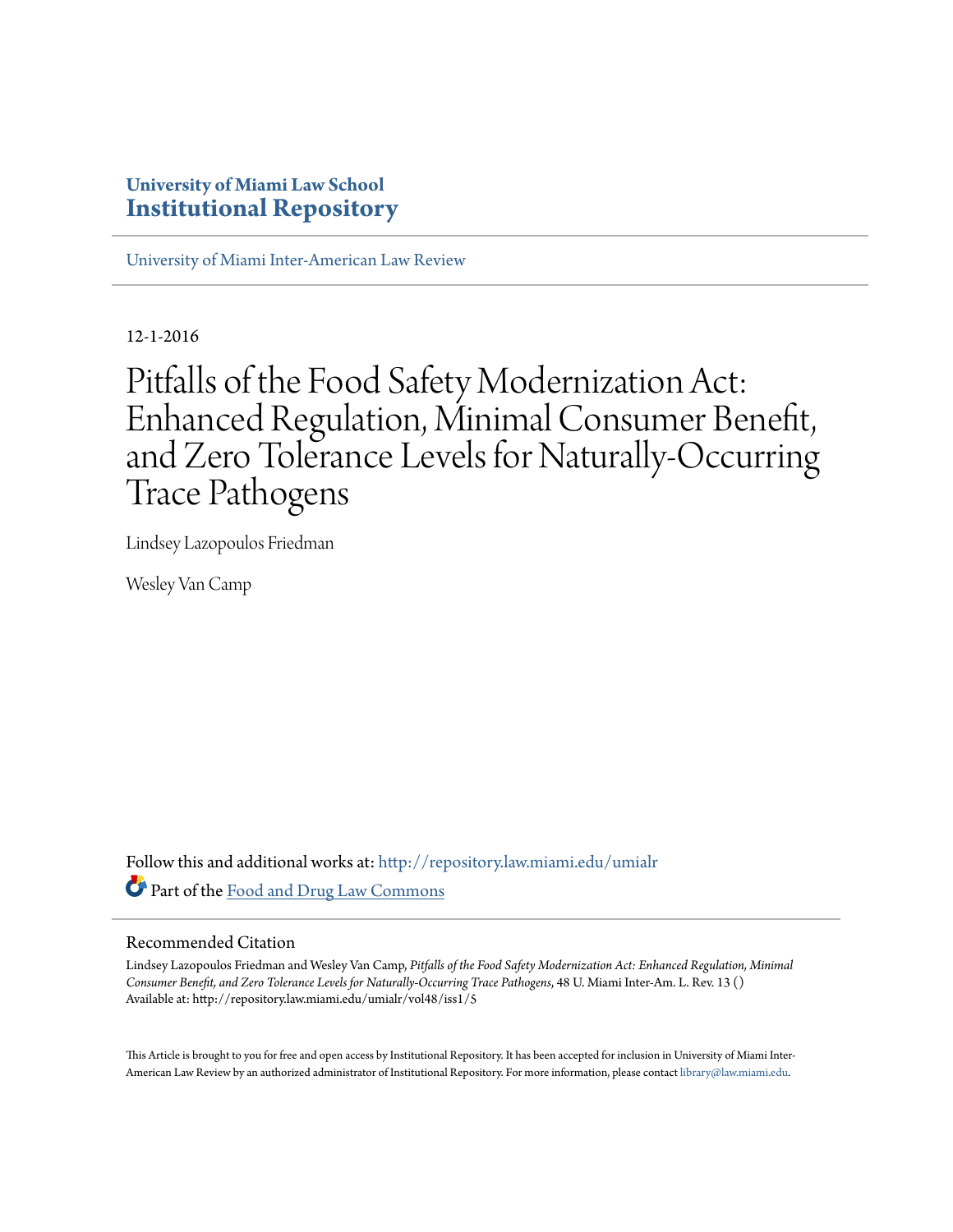## **Pitfalls of**

## **the Food Safety Modernization Act: Enhanced Regulation, Minimal Consumer Benefit, and Zero Tolerance Levels for Naturally-Occurring Trace Pathogens**

Lindsey Lazopoulos Friedman\* Wesley Van Camp\*\*

*Congress enacted the Food Safety Modernization Act ("FSMA"), to regulate the fresh produce industry in the United States and increase consumer safety when handling and consuming raw produce. But FSMA risks imposing a zero tolerance policy on raw produce, even where a naturally occurring low-level pathogen, such as listeria, is found in negligible amounts. A zero tolerance policy for all naturally-occurring pathogens does not increase consumer safety, and only serves to increase the cost of raw produce for consumers. This article begins with a summary of the* 

Lindsey Lazopoulos Friedman is an attorney with Colson Hicks Eidson, P.A. in Coral Gables, Florida. Prior to joining Colson Hicks, Lindsey clerked for United States District Judge Robert N. Scola, Jr. of the Southern District of Florida and Chief Judge Alex Kozinski of the United States Court of Appeals for the Ninth Circuit. Lindsey would like to thank her father, Emanuel Lazopoulos for introducing her to the industry at a young age, and Todd Friedman, for his insightful comments, suggestions, and support.

 <sup>\*\*</sup> Wesley Van Camp is the Vice President of Legal and General Counsel for Tanimura & Antle, one of the largest family-owned Western vegetable growers. Wesley has been with Tanimura  $&$  Antle for eleven years. She is a graduate of University of California at Davis where she received a Bachelor's of Science in Evolution and Ecology, and she is also a graduate of University of Santa Clara School of Law. Wesley lives in Santa Cruz, California with her husband and two young sons.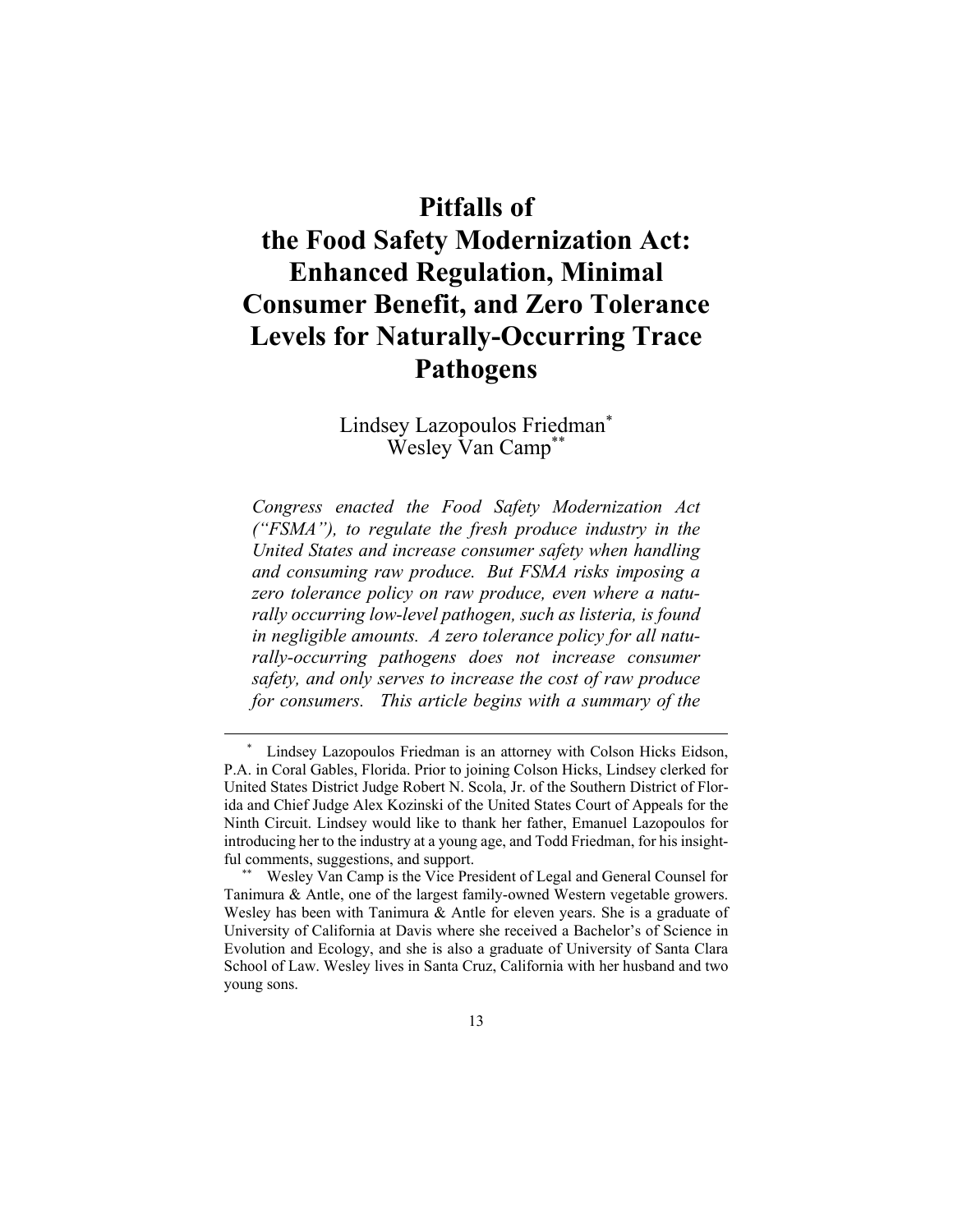*modern history of FSMA, including a brief overview of how the law has been used in the past to impose liability on producers. The article also includes an explanation of a common naturally occurring pathogen—listeria. Although other countries impose a tolerance level for listeria, the FDA relies on FSMA to enforce an unreasonable zero tolerance policy. Next, this article analyzes the term "adulterated" for purposes of United States food safety, and the article reviews support in U.S. case law for not deeming products with lowlevels of pathogen "adulterated." Lastly, this article examines the unintended repercussions of the "real-world," absurd effects of the FDA's zero-tolerance policy. This article discusses regulations that apply to all food industries, but focuses specifically on the fresh, unprocessed produce industry. Accordingly, this article concludes that the FDA should promulgate risk and science-based tolerance levels for listeria in minimally processed produce.* 

#### **Table of Contents**

| I. FDCA AND FSMA: A BRIEF OVERVIEW AND HISTORY 16     |     |
|-------------------------------------------------------|-----|
|                                                       |     |
| B. Unintended consequences of Food Safety Alerts20    |     |
|                                                       |     |
|                                                       |     |
|                                                       |     |
|                                                       |     |
| II. THE "MONSTER" UNDER THE LETTUCE LEAF: LISTERIA    |     |
|                                                       | .28 |
| III. LOW-LEVEL PATHOGENS, SUCH AS LISTERIA            |     |
| MONOCYTOGENES, DO NOT CONSTITUTE ADULTERATION FOR     |     |
|                                                       | 30  |
| A. Naturally occurring, low-level, trace amounts of   |     |
| listeria do not meet the statutory definitions of     |     |
|                                                       | .30 |
| B. Case law supports a nuanced application of         |     |
| "adulterated" to produce with trace amounts of        |     |
| pathogen                                              | 33  |
| C. Imposing a zero tolerance policy for low-levels of |     |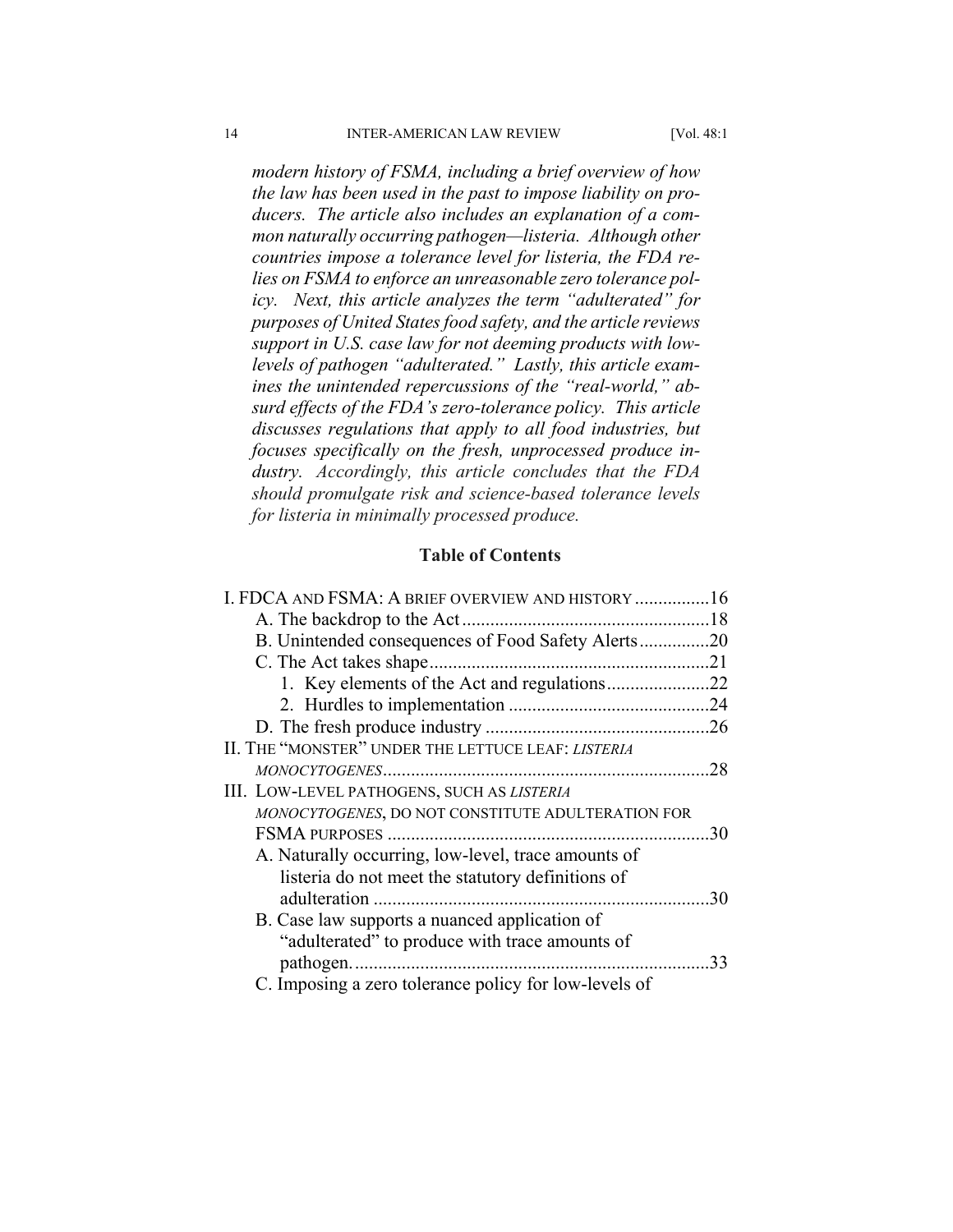| listeria creates absurd, inconsistent global results. 38 |  |
|----------------------------------------------------------|--|
|                                                          |  |

The Food Safety Modernization Act's ("Act") fourth birthday has come and gone, but there is little basis for celebrating. Rather than cultivate improved safety in the produce industry, the Act drains considerable resources that could otherwise achieve the Act's intended goals.

Consumers are aware of what they are eating and interested in fresher, less processed food. Still, convenience and price remain critical factors guiding consumption.<sup>1</sup> For example, fresh-cut produce sales grew from \$2.6 billion in 1994 to over \$8 billion in 2003 and to more than \$11 billion in 2013 in the United States alone.<sup>2</sup>

But meanwhile, the Act burdens the fresh produce market ("Industry"). The Industry operates on narrow profit margins; the Act narrows these margins even further without increasing consumer safety. Overall, the Act presents a number of frustrations without creating clear overriding benefits.

Most problematic, the FDA relies on enhanced power in the Act to enforce a zero-tolerance policy for minimal traces of low-level pathogens on raw agricultural commodities. The FDA relies on the Act to determine that a product is "adulterated," but that determination is flawed because the mere existence of certain low-level pathogens, such as *listeria monocytogenes*, does not render a product adulterated. The produce is not adulterated because *listeria* is naturally occurring—it is not a foreign substance; it could be "reasonably expected" by the consumer to exist on the produce; and it does not render minimally processed fresh produce unfit or defective. More importantly, imposing a zero tolerance policy even where a naturally occurring low-level pathogen, such as *listeria*, is found

 $\frac{1}{1}$  David Bell, Natalie Kindred & Mary Shelman, *Taylor Fresh Foods*, HARVARD BUSINESS REVIEW, Dec. 15, 2008, at 11. 2

Mitchell Clute, *Packaged Produce Sales Soar*, NEW HOPE NETWORK (Apr. 24, 2008), http://www.newhope.com/news/packaged-produce-sales-soar; AC Nielsen 52 weeks ending July 13 2013; Roberta Cook, *Trends in the Marketing of Fresh Value Produce and Fresh-Cut/Value-added Produce* (2012), *available at* https://arefiles.ucdavis.edu/uploads/filer\_public/2014/10/08/freshcut20140926 finalnewmarycook.pdf.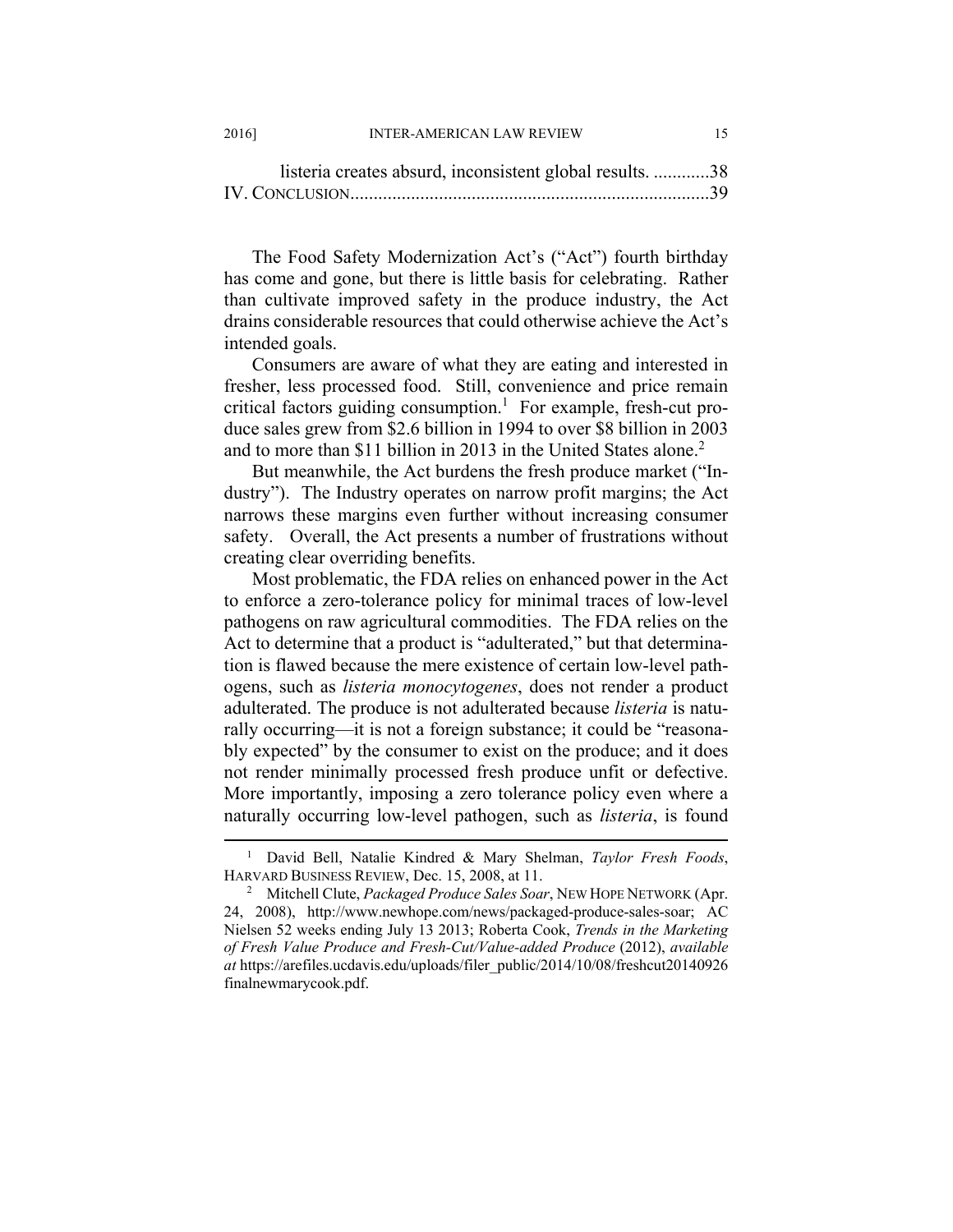does not increase consumer safety. Consumers in other parts of the world eat products rejected by the FDA's zero tolerance policy without incident. Accordingly, this article concludes that the FDA should promulgate section 346 risk and science-based tolerance levels for *listeria* in minimally processed produce.

## **SUMMARY**

This article begins with a summary of the modern history of the Act, including a brief overview of how the law has been used in the past to impose liability on producers. The article also includes an explanation of a common pathogen—*listeria*. Although other countries impose a tolerance level for *listeria*, the FDA relies on the Act to enforce an unreasonable zero tolerance policy. Next, this article analyzes the term "adulterated" for purposes of United States food safety, and the article reviews support in U.S. case law for not deeming products with low-levels of pathogen "adulterated."

Lastly, this article examines the unintended repercussions of the "real-world," absurd effects of the FDA's zero-tolerance policy. This article discusses regulations that apply to all food industries, but focuses specifically on the fresh, unprocessed produce industry.

#### I. FDCA AND FSMA: A BRIEF OVERVIEW AND HISTORY

In effect, the Act is a facelift on the Food, Drug and Cosmetic Act, it nipped, tucked, and filled out the original legislation. The Act now affects every aspect of the United States food system, from farmers to manufacturers to importers.<sup>3</sup> The Act is a shift from reacting to adulteration and contamination, to preventive techniques that place the burden on farmers and food processors.<sup>4</sup>

The implementation of the Act is similar to most major pieces of legislation. Depending on the type of product and congressional legislation involved, the Act authorizes certain federal agencies to

4  *Id.*

 $\overline{\phantom{0}}$  Lyndsey Layton, *House Approves Food-Safety Bill; Law Would Expand FDA's Power*, THE WASHINGTON POST (July 31, 2009), http://www.washington post.com/wp-dyn/content/article/2009/07/30/AR2009073003271.html*.*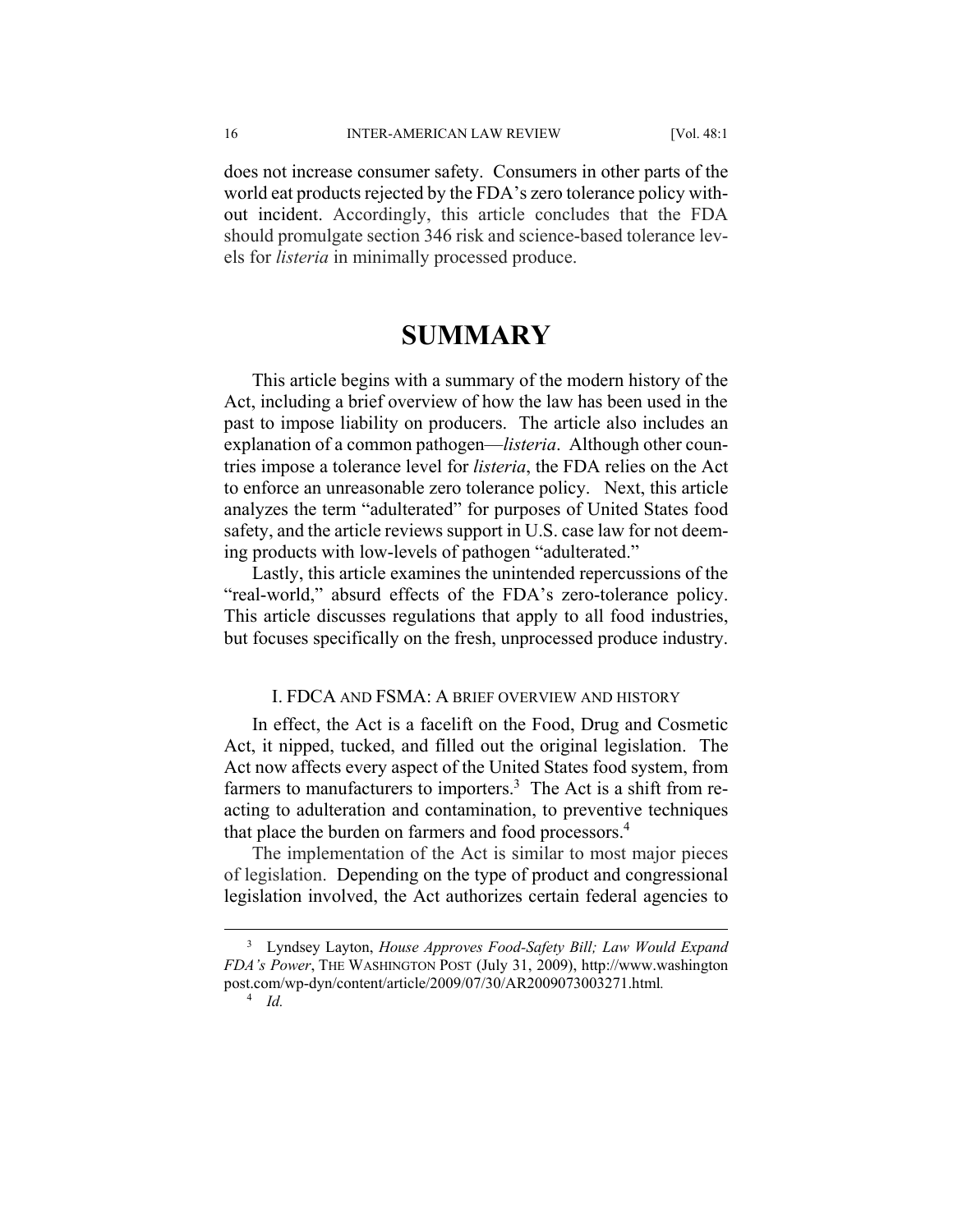enact regulations and policies for implementing the legislation.<sup>5</sup> Responsibility for food safety is "divided among fifteen federal agencies," most notably the Food and Drug Administration ("FDA") and the United States Department of Agriculture's Food Safety and Inspection Service ("FSIS").<sup>6</sup> In broad terms, FSIS is responsible for meat and poultry and the FDA is responsible for everything else.<sup>7</sup> Yet, many complicated exceptions abound, which create enduring headaches for private enterprise (e.g., FDA also regulates fish, but not catfish).<sup>8</sup> The absurdity is best characterized by a sausage—the skin of the sausage link is regulated by the FDA but the meat inside is FSIS's purview.<sup>9</sup>

But for purposes of raw fruits and vegetables—the focus of this article— the FDA is solely responsible for developing regulations concerning the fresh produce industry. Some commentators argue that the FDA has routinely gone beyond its legislated role and "creatively relies on implied authority"10 when enforcing the Food Safety Regulations. With Act's advent, it "has evolved to provide a variety of standards for regulating food safety."<sup>11</sup> The FDA has developed a two-prong approach to address the "new regulation of food safety."12 One prong focuses on assuring the safety of intended components of food, i.e., ingredients, and the other prong centers on how best to deal with unintended components of food, what the agency calls contaminants.<sup>13</sup> The agency has repeatedly relied on the "adulteration provisions" of the act (discussed in greater detail *infra*) to regulate the first prong, and on rulemaking authorities of the act to develop efforts like good manufacturing practices, hazard

13 *Id.* 

 $\frac{1}{5}$  *Selected Federal Agencies with a Role in Food Safety*, FOODSAFETY.GOV, http://www.foodsafety.gov/about/federal/ (last visited Sept. 18, 2016).

Wil S. Hylton, *A Bug in the System: Why Last Night's Chicken Made You Sick*, THE NEW YORKER (Feb. 2, 2015), http://www.newyorker.com/magazine/20 15/02/02/bug-system. 7

 $^7$  *Id.* 

<sup>8</sup>  *Id.*

<sup>9</sup>  *Id.*

<sup>&</sup>lt;sup>10</sup> Frederick Degnan, *Introduction* to THE FOOD SAFETY MODERNIZATION ACT: A COMPREHENSIVE, PRACTICAL GUIDE TO THE LANDMARK LEGISLATION, 1 (James William Woodlee ed., Food and Drug Law Institute 2012), *available at* ht tp://www.fdli.org/docs/default-document-library/fsma\_preview. 11 *Id.*

<sup>12</sup> *Id.*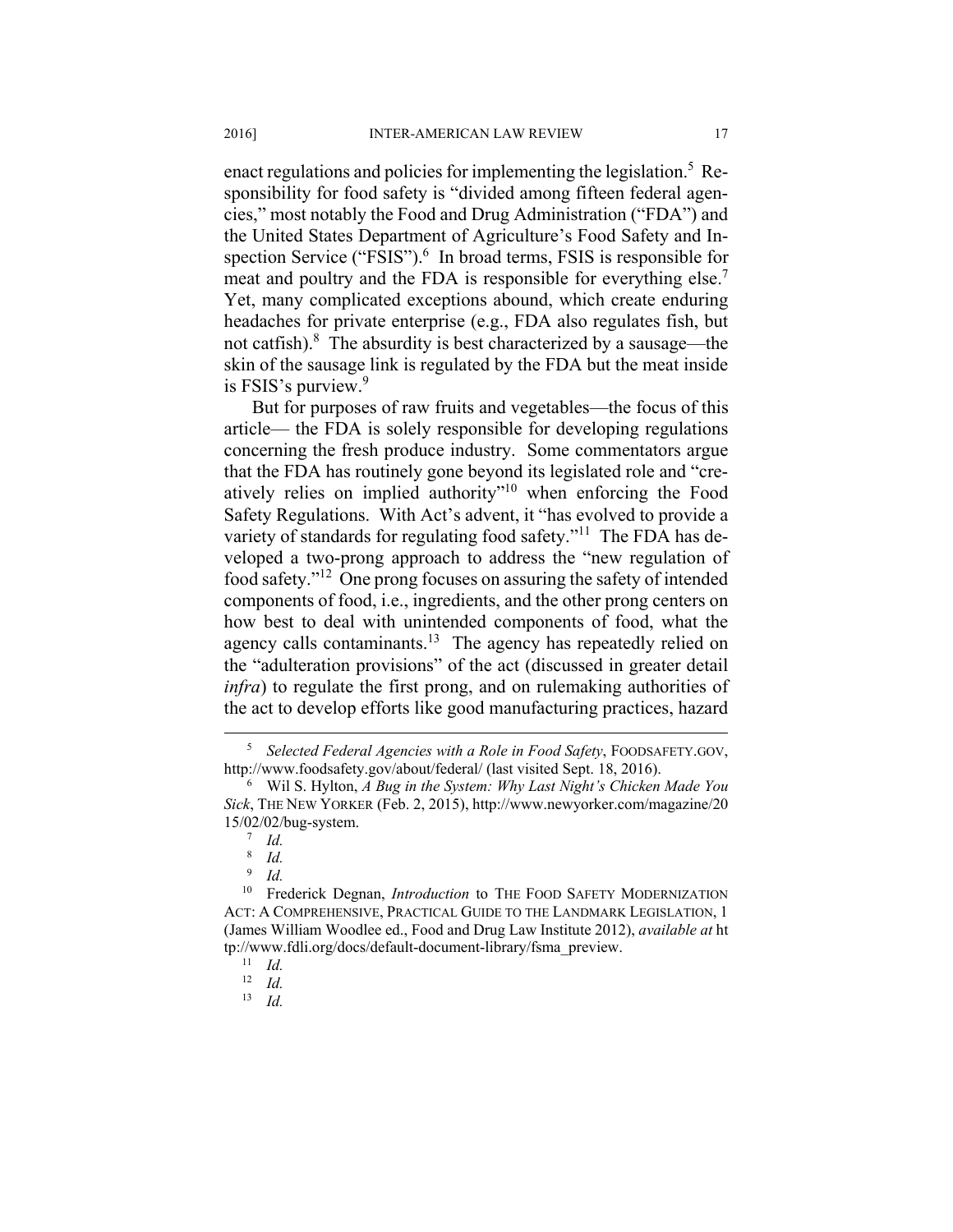identifications and the "voluntary" recall with respect to the second prong. It is not clear where pathogens that are naturally occurring micro-organisms fit in this scheme.

#### A. The backdrop to the Act

Fanfare focused on the Act describes it as the "most sweeping changes in food safety since President Franklin Roosevelt signed the Food, Drug and Cosmetic Act ("FDCA") as part of the New Deal" in the 1930s.<sup>14</sup> During the New Deal era, Congress gave the FDA the authority to oversee food, drugs, and cosmetics safety.<sup>15</sup> Since the FDCA was first enacted, few changes were made to Federal fresh produce regulation. Food safety wedged its way to the forefront of the American public's conscious over the last fifteen years after several highly publicized outbreaks of *E. coli* caught the attention of super attorneys.<sup>16</sup>

The most notorious outbreaks generally centered on the meat and poultry industry—the first outbreak to really hit the United States news syndicate was the 1993 *E. coli* outbreak traced to hamburger meat from fast food restaurant Jack in the Box.<sup>17</sup> Then in 2006, the fresh produce industry faced an outbreak of *E. coli* traced to fresh spinach.18 And in 2011, an outbreak of *listeria monocytogenes* was linked to contaminated cantaloupes from Jensen Farms in

 <sup>14</sup> Carol Lumpkin & Shawn Hogue, *Food Safety Overhaul Gives FDA Expanded Powers*, FLORIDA BUSINESS REVIEW (Oct. 30, 2014), *available at* http:// www.dailybusinessreview.com/id=1202675067591/Food-Safety-Overhaul-Giv es-FDA-Expanded-Powers#ixzz3HwrxnBGz. 15 *Id.*

<sup>&</sup>lt;sup>16</sup> An illness outbreak is defined by the FDA as two or more cases of foodborne illness during a limited period of time, ostensibly from the same organism (other than botulism) and associated with either the same food product or the same food service operation. *What you Should Know About Government Response to Foodborne Illness Outbreaks*, U.S. FOOD AND DRUG ADMINISTRATION.

www.fda.gov/Food/ResourcesForYou/Consumers/ucm180323.htm (last updated Sept. 2, 2015); *see Food Safety: A Year in Review 2012 Issues, Challenges, and Forward Momentum*, DELOITTE, 3 (2013), http://deloitte.wsj.com/riskandcompliance/files/2013/08/Food\_safety\_Review\_2012.pdf.<br><sup>17</sup> Hylton, *supra* note 6.<br><sup>18</sup> *Multistate Outbreak of E. coli O157:H7 Infections Linked to Fresh Spin-*

*ach*, CENTER FOR DISEASE CONTROL & PREVENTION (Oct. 6, 2006), http://www. cdc.gov/ecoli/2006/spinach-10-2006.html; *see also* Bell et al., *supra* note 3, at 5.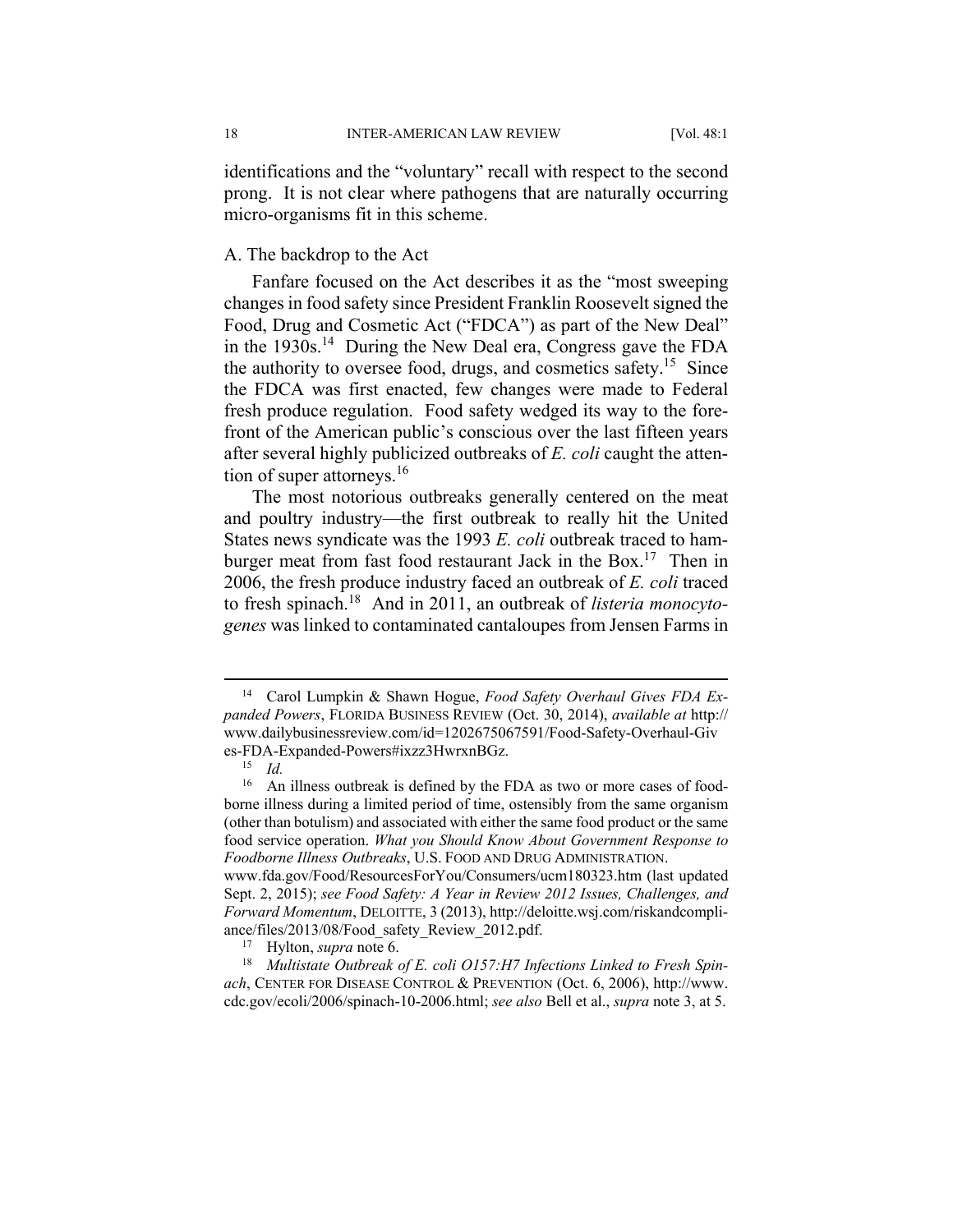Colorado.19 In response, food product recalls have increased during the last decade.<sup>20</sup>

In 1998, the FDA published voluntary "good agricultural practices," or GAPs, aimed at reducing the possibility of contamination.21 Although the FDA agricultural practices were voluntary, "most U.S. retailers and foodservice companies required suppliers to comply with the FDA recommendations."<sup>22</sup> Some retailers that were particularly concerned about risk to their "brand," added numerous additional requirements on their own initiative.<sup>23</sup> Specific industries also found ways to self-regulate; for example, the Leafy Green Handler Marketing Agreement ("LGMA") started after the 2006 spinach outbreak.24 The LGMA was an agreement by spinach and lettuce producers to source only from growers adhering to specific best practices.<sup>25</sup> In addition to GAPs, the FDA also mapped out GMPs—Good Manufacturing Processes—and Hazard Analysis and Critical Control Points ("HACCP").<sup>26</sup> HACCPs are managements systems, typically organized by industry—seafood, produce, poultry, etc.—that address food safety through the analysis and control of biological, chemical, and physical hazards that arise from raw product handling, manufacturing, distribution, and preparation for consumption.<sup>27</sup>

Concern for intentional contamination of food also affected regulation because the lingering anxieties from the terrorist attacks of

//www.fda.gov/Food/GuidanceRegulation/HACCP/ (last updated Sept. 3, 2015).

 <sup>19</sup> U.S. Food & Drug Admin., *Information on the Recalled Jenson Farms Whole Cantaloupes,* U.S. DEPARTMENT OF HEALTH AND HUMAN SERVICES, http ://www.fda.gov/Food/RecallsOutbreaksEmergencies/Outbreaks/ucm272372.htm #final (last updated July 21, 2014). 20 DELOITTE, *supra* note 16, at 4.

<sup>21</sup> Bell et al., *supra* note 1, at 5. 22 *Id.* 

 $\frac{23}{24}$  *Id.* 

<sup>24</sup> *Id.* 

<sup>25</sup> Bell et al., *supra* note 1, at 5. Recently, a panel of food safety experts endorsed the science behind the LGMA's guidelines and consider the guidelines "more rigorous than the FDA's food safety regulations." Tom Karst, *Independent Report Supports LGMA Guidelines*, THE PACKER (May 20, 2016), http://www.the packer.com/news/independent-report-supports-lgma-guidelines. 26 Degnan, *supra* note 13, at 5-12. 27 *Hazard Analysis Critical Control Point*, U.S. FOOD & DRUG ADMIN., http: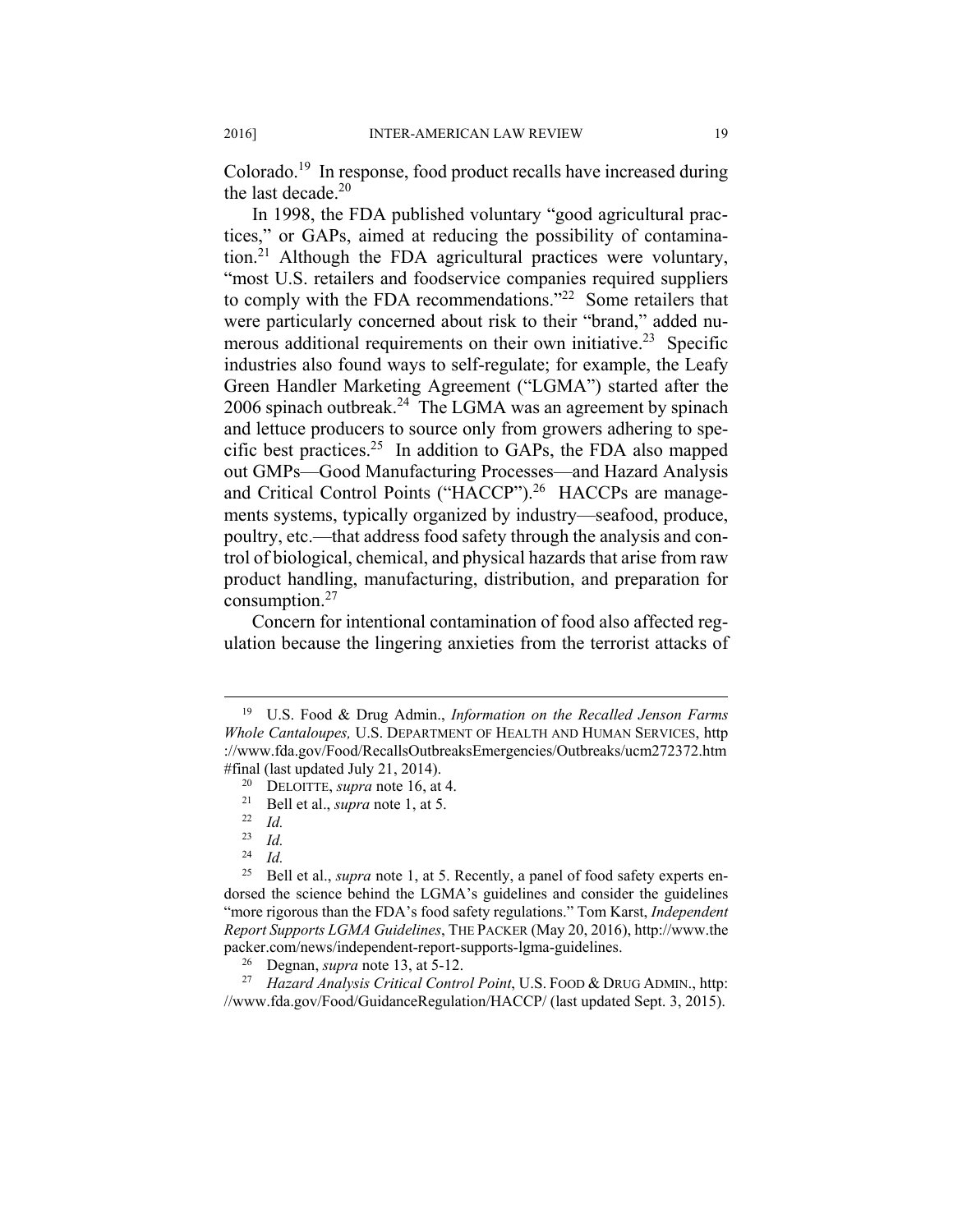September 11, 2001, "perpetuated fear that the security of our nation's food from terrorist or other deliberate attacks was also possible."28 Congress passed a Public Health Security and Bioterrorism Preparedness Response Act, which granted the FDA administrative detention authority over food items if there is credible evidence that indicates the food, may present a threat of serious adverse health consequences or death to humans or animals.<sup>29</sup>

#### B. Unintended consequences of Food Safety Alerts

The FDA issues Food Safety Alerts that impact sales for all producers of implicated commodities.<sup>30</sup> The FDA issues Food Safety Alerts after reported illnesses have been traced to a produce commodity.<sup>31</sup> After an Alert, companies often must institute a recall.<sup>32</sup> Recalls often significantly effect whether the public chooses to purchase a product, even from producers not associated with implicated product.33 One year after the 2006 spinach outbreak, spinach still sold at  $20-25\%$  below pre-crisis volume levels.<sup>34</sup> In 2008, salmonella was found in jalapeño peppers used in common products like salsa.<sup>35</sup> Initially, it "was widely publicized that tomatoes were to blame before jalapeños were identified as the real cause, leading to an estimated loss of \$200 million in revenues for the Florida tomato industry."36

36 *Id.*

 <sup>28</sup> *See* Rhona S. Applebaun, *Protecting the Nation's Food Supply from Bioterrorism*, FOODSAFETY MAGAZINE (Feb./Mar. 2004), http://www.foodsafetyma gazine.com/magazine-archive1/februarymarch-2004/protecting-the-nations-food -supply-from-bioterrorism/. 29 *Id.*

<sup>30</sup> *Recall: The Food Industry's Biggest Threat to Profitability*, TYCO INTEGRA TED SECURITY, 2-3, https://www.tycois.com/wps/wcm/connect/ab4fd1f4-4aa2- 45a3-a4f1-b91b36539e0f/LT1000-02FoodDefenseWP\_Part2\_hireresDigital.pdf ?MOD=AJPERES (last visited Sept. 22, 2016). 31 *Id.* at 4*.* 

<sup>32</sup> *Id.* 

<sup>33</sup> *See id.* 

<sup>34</sup> Bell et al., *supra* note 1, at 5. 35 *Id.*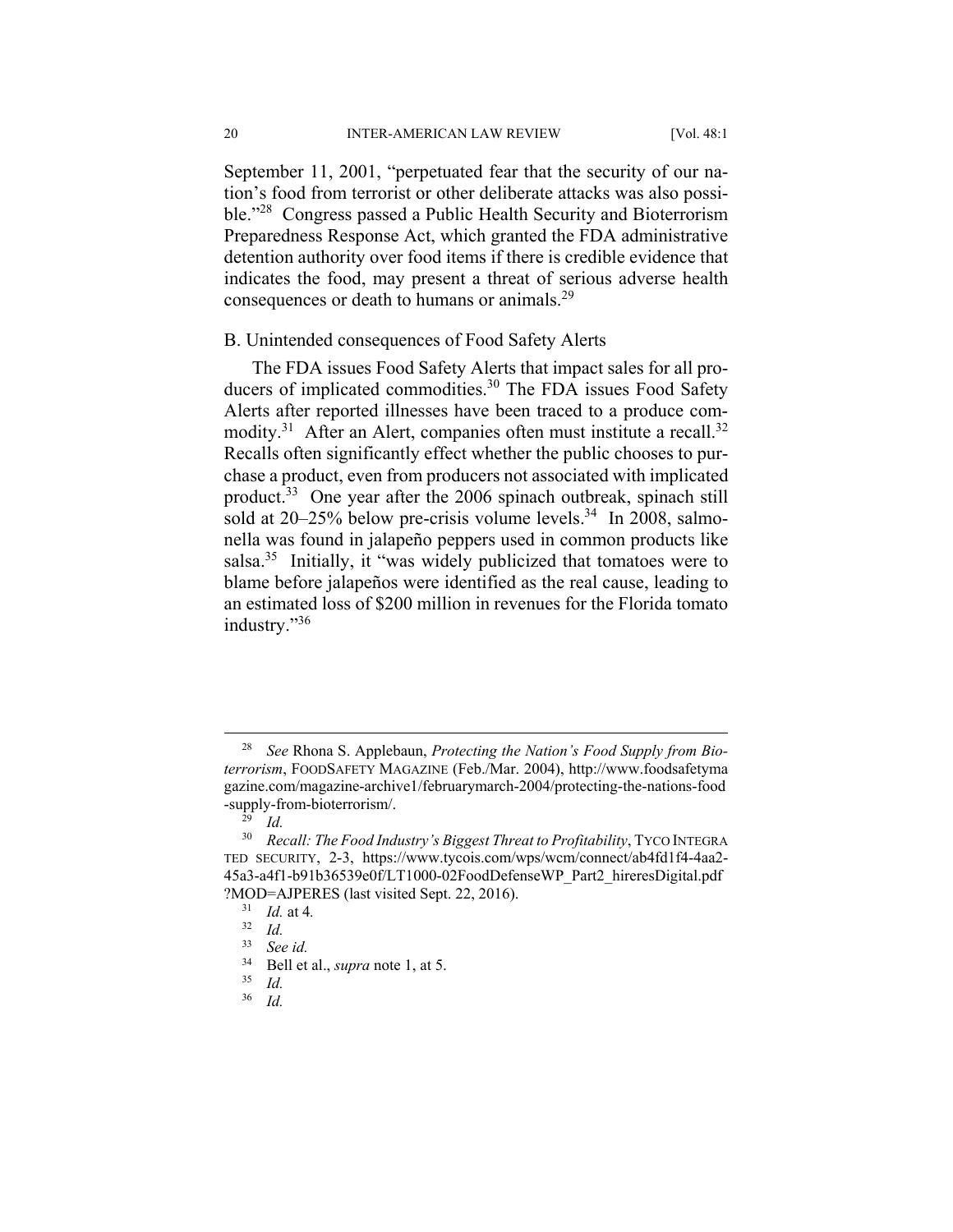C. The Act takes shape

The swell of national concern over food safety—whether from naturally occurring or introduced causes—coincided with the drafting of the Act. The initial version of the law was titled the Food Safety Enhancement Act and passed the United States House of Representatives on July 30, 2009.<sup>37</sup> The Senate made additions and edits to what was deemed a "popular" bill and the final result that emerged was the Food Safety and Modernization Act, which the Senate passed—by a 73-25 margin—in November 2010.<sup>38</sup> But that vote was voided because the Senate had added a tax provision to the bill.<sup>39</sup> Eventually, the 111th U.S. Congress approved the bill and President Barack Obama signed the bill into law on January 4, 2011.40

The Act passed with relatively little controversy, except for two amendments, which removed small and local food growers and processors from federal oversight.<sup>41</sup> The Tester-Hagan Amendments named for the Senators that sponsored the two amendments—offer protections for qualified facilities.<sup>42</sup> The qualified facilities are operations that sell most of their products directly to consumers in the same state within a 400-mile radius and make less than \$500,000 per year.43

 <sup>37</sup> *H.R. 2749 (111th): Food Safety Enhancement Act of 2009*, GOVTRACK.US, https://www.govtrack.us/congress/bills/111/hr2749 (last visited Sept. 21, 2016). 38 *S.510 - FDA Food Safety Modernization Act*, CONGRESS.GOV,

https://www.congress.gov/bill/111th-congress/senate-bill/510 (last visited Sept. 21, 2016); *see also* Meredith Shiner, *Senate OKs Food Measure*, POLITICO (Dec. 19, 2010), http://www.politico.com/news/stories/1210/46598.html. 39 A tax provision must begin in the House in accordance with the US Con-

stitution, a requirement that has garnered recent media coverage after the mandate in the Affordable Care Act was declared a tax—despite the ACA starting in the House. Shiner, *supra* note 38. 40 *President Obama Signs Food Safety Modernization Act*, INSIDE UNITED

FRESH (Jan. 6, 2010), http://iuf.unitedfresh.org/newsletters/2011/01/06.php#1. 41 Bill Marler, *The Tester-Hagan Amendment to S. 510 Protects Food Safety* 

*and Small Farmers*, MARLER BLOG (Oct. 1, 2010), http://www.marlerblog.com/la wyer-oped/the-tester-hagen-amendment-to-s-510-protects-food-safety-and-sma ll-farmers/#.Vf9YumRViko. 42 *Id.* 

<sup>43</sup> *Id.*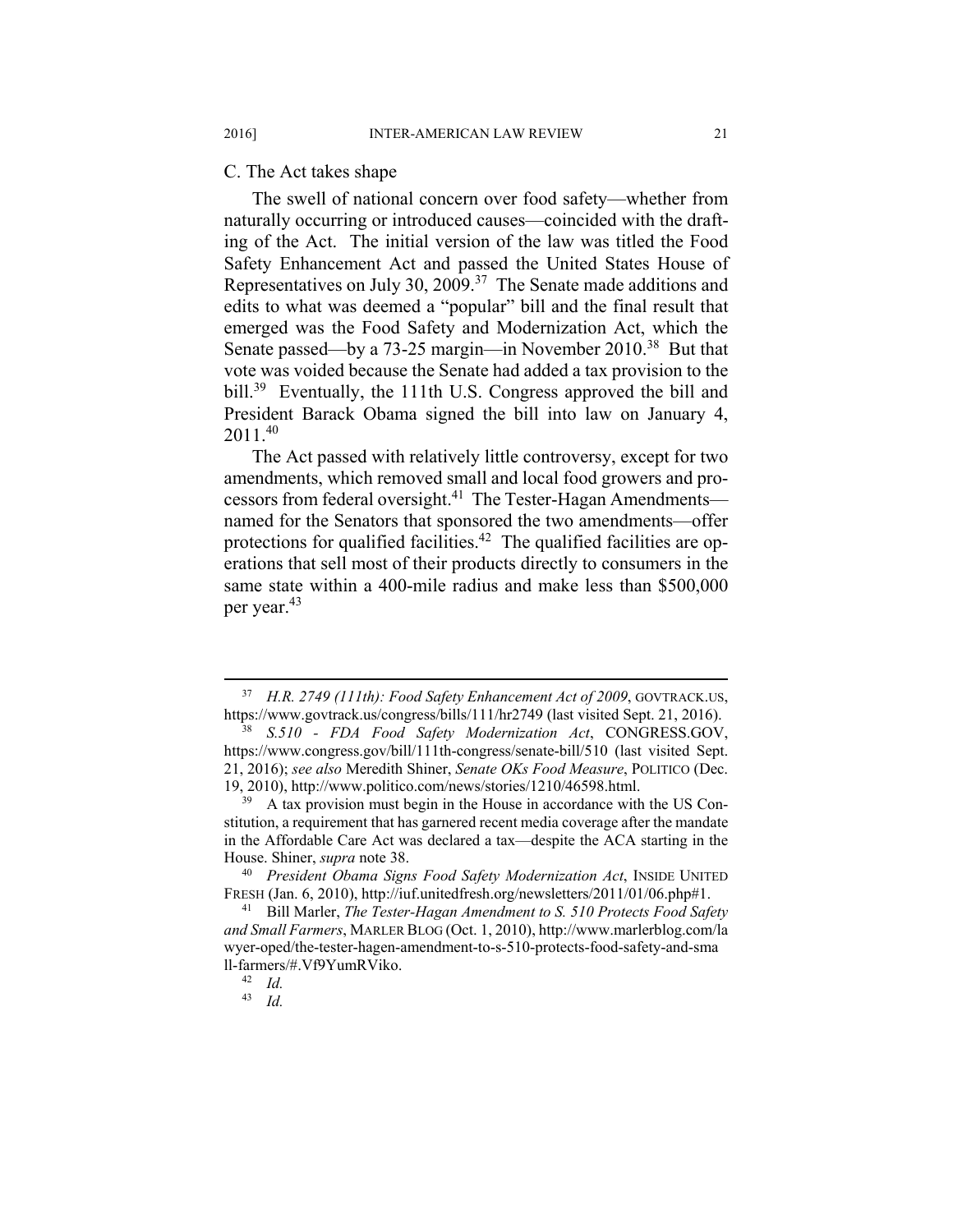The Tester-Hagan Amendments also exempt small-scale producers or "very small business" from the Act's regulations.<sup>44</sup> Smallscale producers are producers that sell their goods at farmers' markets or roadside stands; they are regulated by local and state entities and are not expected to meet the requirements contained in the Act.<sup>45</sup> But a new proposed rule may qualify the definitions to mean produce sales, not generally food sales.<sup>46</sup>

#### 1. Key elements of the Act and regulations

Although the FDA "historically has had little involvement in raw produce safety," the Act "directs the FDA to work with the USDA to propose 'science-based minimum standards for the safe production and harvesting of fruits and vegetables that are raw agricultural commodities for which the FDA has determined such standards will minimize the risk of 'serious adverse health consequences.",47

The Act includes legislative mandates that require "comprehensive, science-based preventive controls<sup>348</sup> for growers and producers. In other words, the FDA must establish science-based, minimum standards for the safe production and harvesting of fruits and vegetables.49 The standards consider naturally occurring hazards, as well as hazards that are introduced either intentionally or unintentionally.<sup>50</sup> As a result, the Act includes regulations for hygiene of workers, animals near the growing area and water, packaging requirements, temperature controls, and soil amendments.<sup>51</sup>

 <sup>44</sup> *FDA issues first major rule under Food Safety Modernization Act*, FARM & RANCH FREEDOM ALLIANCE (Sept. 17, 2015), http://farmandranchfreedom.org /first-fsma-rule/. 45 *Id.*

<sup>46</sup> *FSMA Proposed Rule for Produce Safety*, U.S. FOOD & DRUG ADMIN., htt p://www.fda.gov/Food/GuidanceRegulation/FSMA/ucm334114.htm (last updated Sept. 16, 2016). 47 J. Glenn Morris, Jr. and Morris E. Potter, eds. *Foodborne Infections and* 

*Intoxications*, (4th Ed. 2013) 505. 48 DELOITTE, *supra* note 16, at 5. 49 *Id.* 

<sup>50</sup> U.S. Food & Drug Admin., *Background on the FDA Food Safety Modernization Act (FMSA)*, U.S. DEPARTMENT OF HEALTH AND HUMAN SERVICES, http:/ /www.fda.gov/Food/GuidanceRegulation/FSMA/ucm239907.htm (last updated

 $51$  21 U.S.C. § 350h (2011).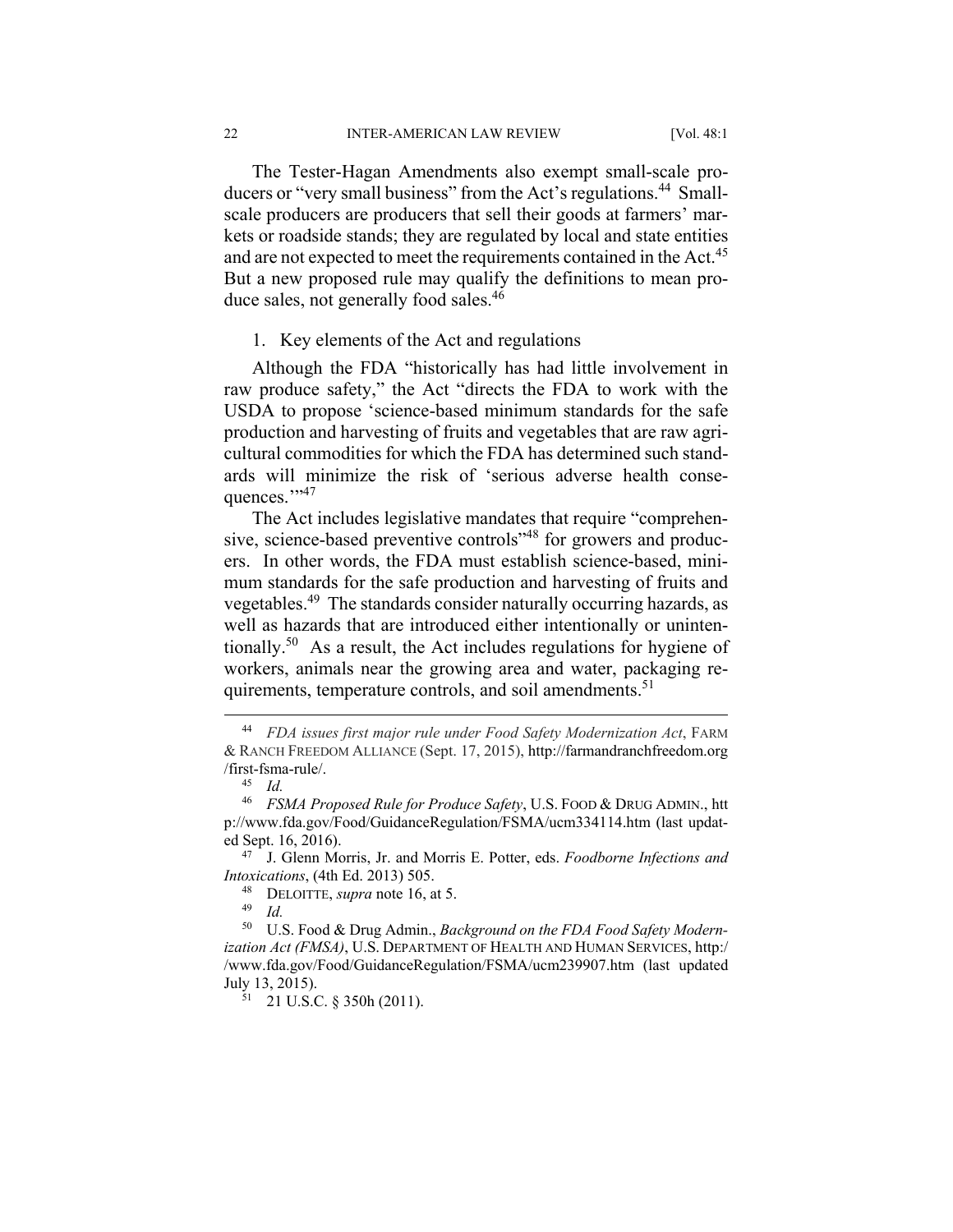The Act also provides the FDA with new authority to conduct inspections and ensure compliance.<sup>52</sup> Thereunder, the FDA has access to growers' and producers' records, such as their written preventive control plans and food safety information.<sup>53</sup>

In response to concerns about intentionally contaminated product, the Act broadens the detention authority of the Bioterrorism Act, and allows for administrative detention based on a "reason to believe" that the food item has been misbranded or adulterated and thus violates a legal standard for the product.  $54$ 

In addition to the detention capabilities, the Act also vests the FDA with mandatory recall power.<sup>55</sup> The Act gives the FDA the authority to recall food in the case of contamination or illness.<sup>56</sup> Food producers are also required to track their food and implement plans to deal with recalls or outbreaks of disease—the records kept by the producers are of course reviewable by the FDA under  $FSMA$ <sup>57</sup>

The Act adds a new section—section 419—that establishes science-based minimum standards for the safe production and harvesting of fruits and vegetables that are raw agricultural commodities, which the FDA has determined minimize the risk of serious adverse health consequences or death.<sup>58</sup> The list includes most fruits and vegetables consumers eat each day, such as almonds, apples, apricots, avocados, bamboo shoots, banana, blackberries and blueberries, broccoli, cabbage, cantaloupe, carrots, cauliflower, celery, cherries, citrus (clementine, grapefruit, limes, lemons, mandarin, oranges, tangerines), cucumbers, endive, garlic, grapes, green beans, herbs, mushrooms, nectarine, onions, peaches, pears, peas, peppers, pineapple, plums, radish, scallions, spinach, sprouts, strawberries,

- <sup>56</sup> *Id.*
- 57 21 U.S.C. § 350c (2011).

 <sup>52 21</sup> U.S.C. § 350j (2011).

<sup>53</sup> *Id.* 

 $^{54}$  21 U.S.C. § 334g (2011).<br> $^{55}$  21 U.S.C. § 3501 (2011).

<sup>55 21</sup> U.S.C. § 350l (2011).

<sup>58</sup> Linda Calvin, *The Food Safety Modernization Act and the Produce Rule*, U.S. DEP'T OF AGRIC., 1 (Mar. 29, 2013), http://www.ers.usda.gov/media/12251 80/vgs353sa2.pdf.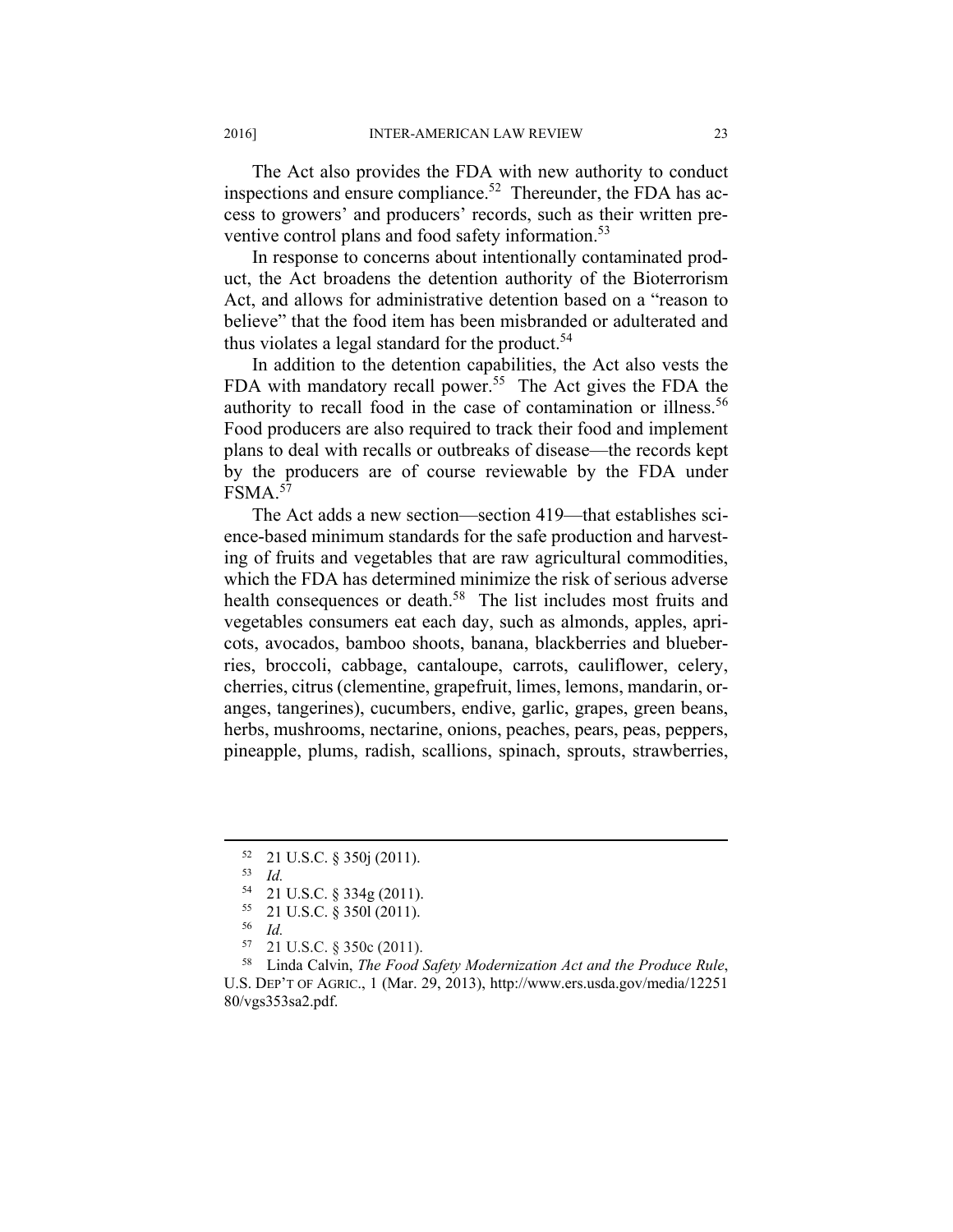squashes, tomatoes, walnuts, watercress, watermelon and other fruits and vegetables.<sup>59</sup>

Many commentators take issue with the produce safety standards' failure to recognize the nuances and differences inherent in growing varied fresh fruits and vegetables, mushrooms, sprouts, peanuts and tree nuts.60 The concern is that the items covered particularly tree nuts—differ greatly from one another and are grown, harvested, used, and consumed in multitudinous ways. Thus, the products should not be so easily lumped together for regulation purposes. Indeed, some of the regulations paint with too broad a brush. Imposing superfluous restrictions on all types of product does not result in increased consumer protection.

#### 2. Hurdles to implementation

The law's journey from farm to table does not end with the Act's passage. Since President Obama signed the Act into law in 2011, the FDA issued a number of rules—regulations drafted by the Agency and with the force of law—to guide implementation of the Act.<sup>61</sup> As required by the Administrative Procedure Act, the FDA followed a process of issuing proposed regulations and sought comment from the public before a final rule was issued.<sup>62</sup> The FDA's

 <sup>59</sup> Subpart A – General Provisions, 78 Fed. Reg. 3629-3630 (proposed Jan. 16, 2013) (to be codified at 11 C.F.R. pt. 112.2), *available at* https://www .gpo.gov/fdsys/pkg/FR-2013-01-16/pdf/2013-00123.pdf (Produce that is not covered by Section 419 includes produce that is purportedly rarely consumed raw, for example, artichokes, asparagus, beets, black-eyed peas, bok choy, brussels sprouts, chick-peas, collard greens, cranberries, eggplant, figs, ginger root, kale, kidney beans, lentils, lima beans, okra, parsnips, peanuts, pinto beans, plantains, potatoes, pumpkin, rhubarb, sweet corn, sweet potatoes, turnips, winter squash (acorn and butternut squash), yams, and other fruits and vegetables. Although trends in the culinary world have certainly seen the advent of more of these foods being consumed raw. Produce produced by an individual for personal consumption and produce that is not a raw agricultural commodity are also exempted).<br><sup>60</sup> *See generally* Degnan, *supra* note 10, at 5-6.<br><sup>61</sup> U.S. Food & Drug Admin., *FDA Food Safety Modernization Act (FSMA)*,

U.S. DEPARTMENT OF HEALTH AND HUMAN SERVICES, http://www.fda.gov/Food/ GuidanceRegulation/FSMA/ (last updated Sept. 19, 2016). 62 U.S. Food & Drug Admin., *The Food Safety Law and the Rulemaking Pro*

*cess: Putting FSMA to Work,* U.S. DEPARTMENT OF HEALTH AND HUMAN SERVIC ES, http://www.fda.gov/Food/GuidanceRegulation/FSMA/ucm277706.htm (last updated July 13, 2015).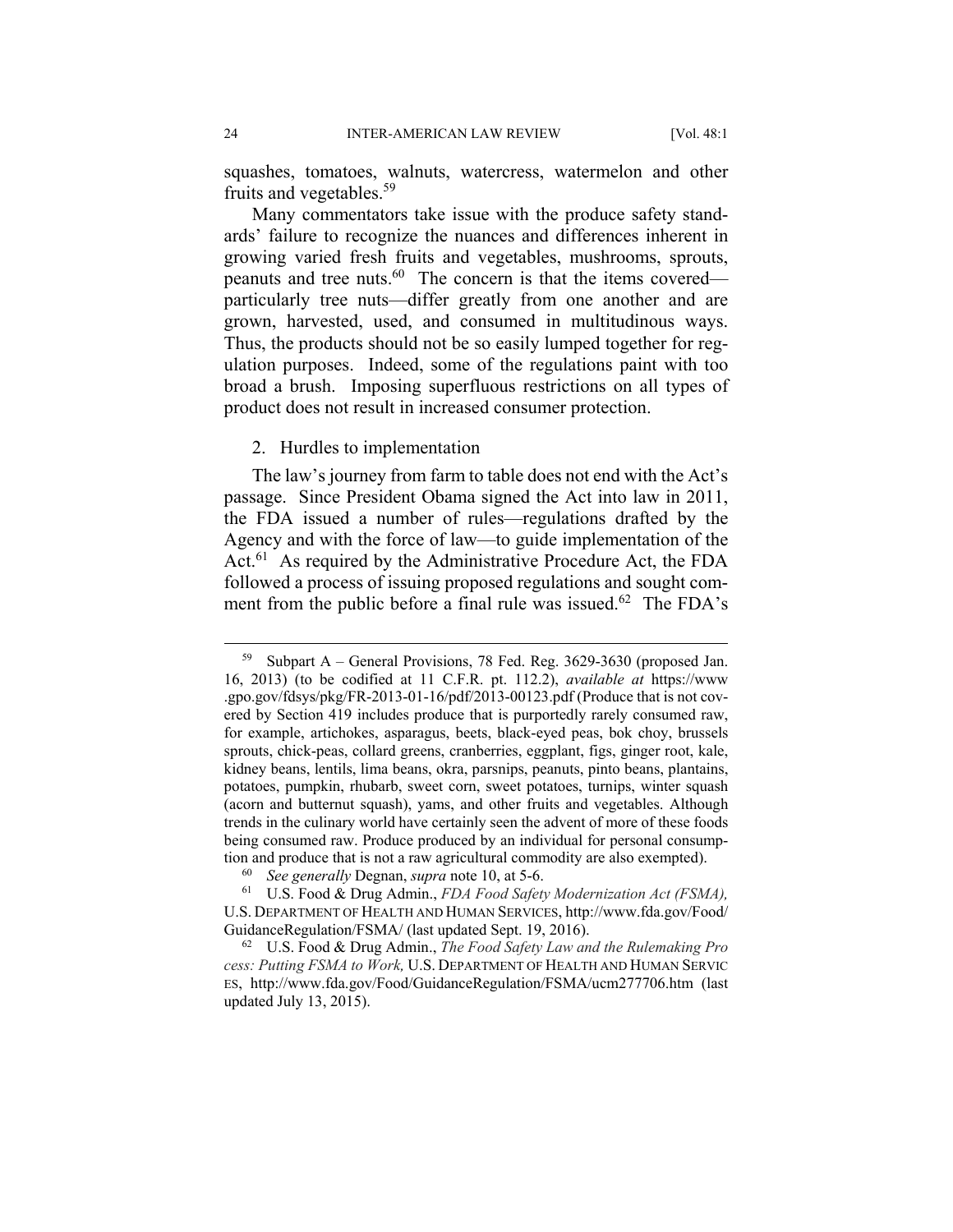proposed rules were published on the Federal Register.<sup>63</sup> Industry organizations, leaders, and general members of the public were given between 30 and 90 days to submit comments.<sup>64</sup> In some instances, the FDA also held a public meeting where commentators were able to provide oral feedback or seek guidance on certain regulations.<sup>65</sup> When a final rule is issued and published on www.regulations.gov, it is also assigned an effective date, although the amount of time before a rule may go into effect varies.<sup>66</sup>

Although several regulations have been implemented, the process has not been seamless. For example, a consumer interest group, the Center for Food Safety, initiated a lawsuit against the FDA styled *Center for Food Safety and Center for Environmental Health v. Margaret Hamburg, M.D., Commissioner of U.S. Food and Drug Administration, et al*, No. 12-cv-4529 in the United States District Court for the Northern District of California (filed August 29,  $2012$ .<sup>67</sup> The Plaintiffs sought declaratory and injunctive relief to enforce the Act after the FDA missed seven deadlines for promulgating food safety rules.<sup>68</sup>

The District Court found that the FDA had violated the Act and the Administrative Procedure Act by "failing to promulgate the rules by their statutory deadlines."<sup>69</sup> The FDA sought reconsideration, which was denied, and appealed to the United States Court of Appeal for the Ninth Circuit.<sup>70</sup> While the appeal was pending the parties settled the case, stipulated to vacating the court's order and stipulated to a consent decree.<sup>71</sup> The consent decree set out a schedule for FDA action on pending FSMA regulations and processes should the FDA need additional time to develop and finalize regulations.<sup>72</sup>

 $\begin{array}{cc} 63 & Id. \\ 64 & Id. \end{array}$ 

 $\begin{array}{cc} 64 & Id. \\ 65 & Id. \end{array}$ 

<sup>65</sup> *Id.* 

<sup>66</sup> *Id.* 

<sup>67</sup> *Center for Food Safety v. Margaret Hamburg, M.D.*, 2013 WL 5718339, at \*1 (N.D. Cal. Oct. 21, 2013). 68 *Id.* 

<sup>69</sup> *Id*. 70 *Id.* 

<sup>71</sup> Consent Decree, *Center for Food Safety v. Margaret Hamburg, M.D.*, (No. 4:12CV04529), 2013 WL 5718339. 72 *Id.*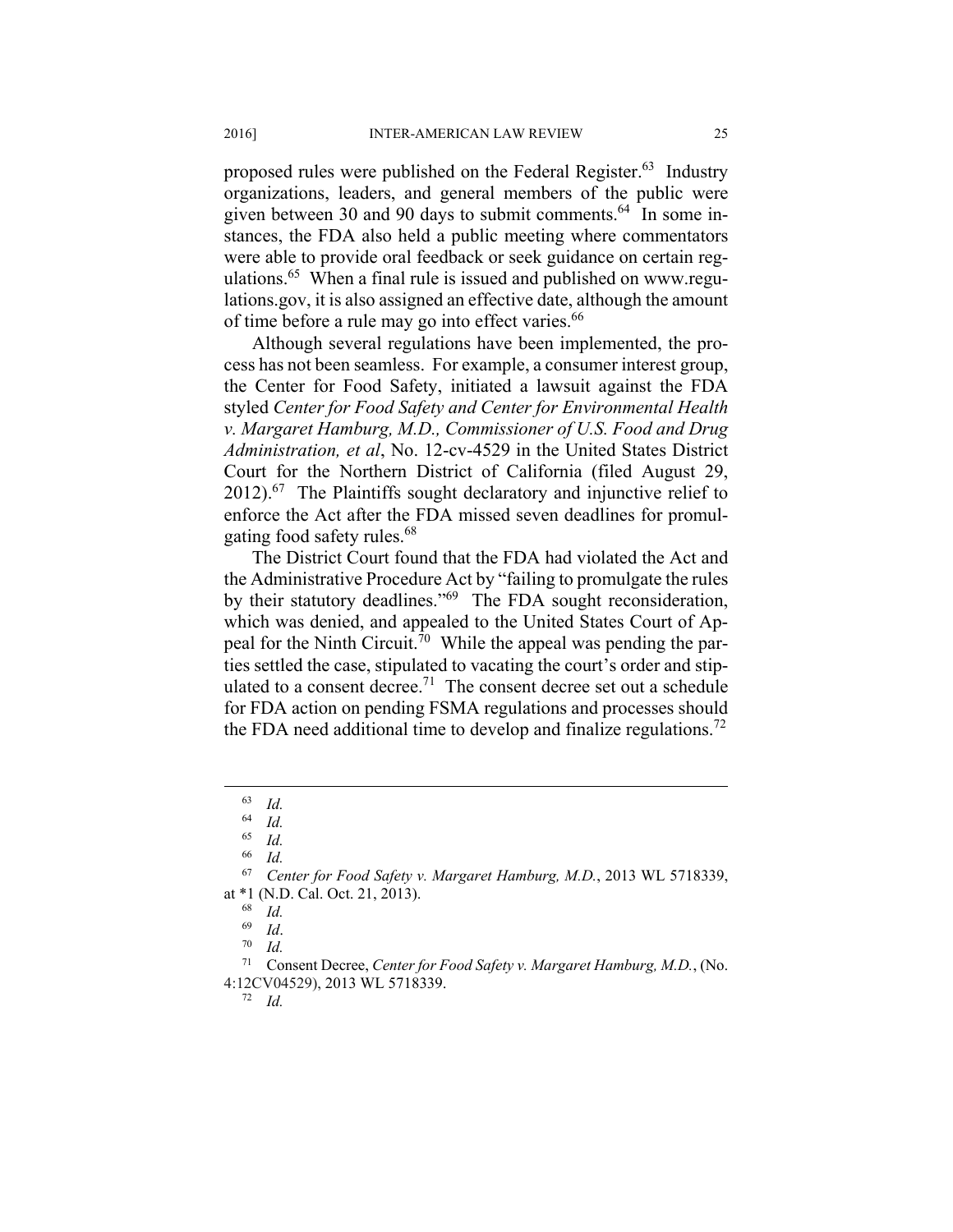Another hurdle to full implementation is the need to introduce supplemental rules and revise prior rules. The FDA has sought several supplemental comments for already-implemented rules in order to reshape the monolithic requirements. The FDA is currently seeking comments for supplemental rules for Produce Safety, Preventive Controls for Human Food and Preventive Controls for Animal Food, and the Foreign Supplier Verification Programs.<sup>73</sup> The supplemental rules, though an established method of implementing legislation, nonetheless create difficulty for the produce industry, which must conduct business without clear direction.<sup>74</sup>

A third hurdle to the Act's implementation has been appropriating sufficient funds for FDA's expanded role. The Act requires food producers and importers to pay an annual registration fee, which is used to fund the enhanced FDA inspections, enforcements, and related activities such as food-safety research.<sup>75</sup> Although more than 360,000 facilities in the United States and abroad are subject to the fees, the Congressional Budget Office reported that the fees would not cover the cost of the new system, leaving the FDA to incur a net cost of \$2.2 billion over five years.<sup>76</sup>

D. The fresh produce industry

Four hundred and twenty-five million hundred pounds of fresh produce from over 1.65 million acres are harvested in the United States each year.<sup>77</sup> Due to growing consumer trends toward fresh and healthy foods, demand for fresh produce has increased and production of fresh vegetables has grown.<sup>78</sup> But fresh produce is susceptible to contamination from animal byproducts, water-borne microbes, and cross-contamination with meat.<sup>79</sup> Insufficient refrigeration during transportation, poor handling practices at restaurants, food retailers, or in the home can also present risks. $80$  Raw product is usually cut by hand, visually inspected and packed directly in the

 <sup>73</sup> U.S. Food & Drug Admin., *supra* note 62. 74 *Id*. 75 Layton, *supra* note 3. 76 *Id.*

<sup>77</sup> Bell et. al., *supra* note 1, at 4. 78 *Id*. at 5. 79 *Id*. at 4. 80 *Id*.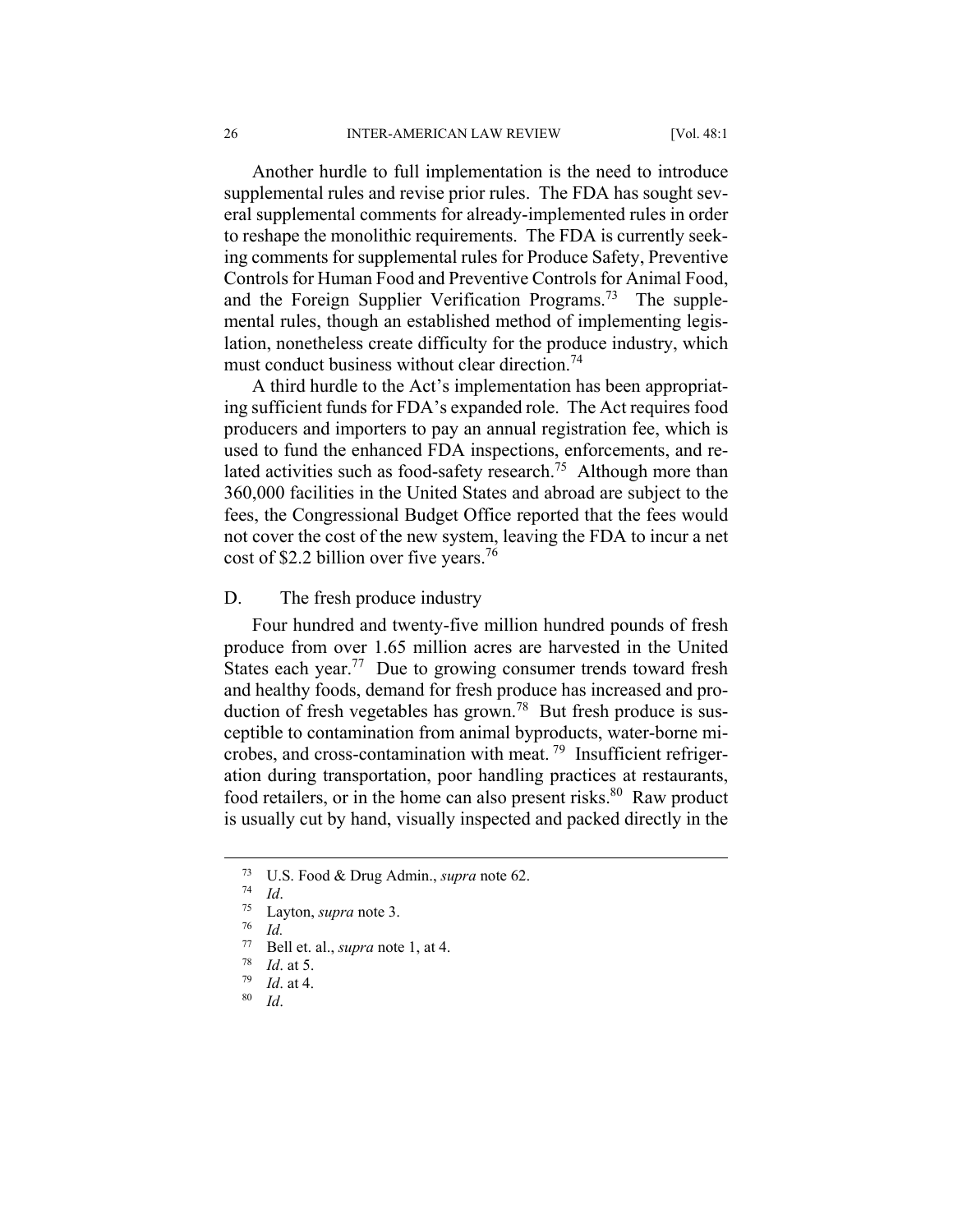field, or in some cases placed in large bins to be packed in a warehouse.<sup>81</sup> Packaging in such a manner is both efficient and minimizes bruising and damage to product from multiple handlings. 82

Large food companies are grappling with "a shift in Americans' tastes towards fresh foods and away from processed foods."83 The fresh-cut produce industry has grown from "practically zero dollars" in the early 1990s to over \$3 billion in 2007 (about \$1.5 billion of which is realized at the grower/shipper level). $84$  Much of the produce bought in the United States is raw, agricultural product that is often field-packed.<sup>85</sup> This means that the product is harvested, packaged, and packed for shipment directly in the field.<sup>86</sup> Field-packing produce can help prevent damage to delicate produce and reduce the number of people that handle the produce, but it also means that the produce is packaged raw without cleaning or processing.<sup>87</sup> Thus, the product comes directly from the field where it was exposed to the elements, pests, and field-workers, among other factors.<sup>88</sup>

In addition to an increased focus on eating healthy, many consumers seek goods that they consider "local and sustainable."<sup>89</sup> Essentially, consumers are concerned with safer and more environmentally friendly rather than "factory farmed" vegetables.<sup>90</sup> Moreover, locally grown food is viewed as a status symbol—an August 2008 New York Times article called local food "a powerful symbol

89 Maggie Hennessey, *Consumers seek out 'natural,' 'locally grown,' on product label: survey,* FOOD NAVIGATOR-USA (June 25, 2014), http://www.foodnavigator-usa.com/Markets/Consumers-seek-out-natural-locally-grown-on-product-labels-survey. 90 Bell et. al., *supra* note 1, at 33.

<sup>81</sup> *Id*. at 7. 82 Bell et. al., *supra* note 1, at 4. 83 Annie Baxter, *Activist Investor May Trim Fat at Oreo Maker*, MARKETPLACE BUSINESS (Aug. 6, 2015), http://www.marketplace.org/topics/bus iness/activist-investor-may-trim-fat-oreo-maker. 84 Bell et. al., *supra* note 1, at 4. 85 *See* U.S. Food & Drug Admin., *Guide to Produce Farm Investigations* 

*<sup>(11/05),</sup>* U.S. DEPARTMENT OF HEALTH AND HUMAN SERVICES, http://www.fda. gov/Food/RecallsOutbreaksEmergencies/Outbreaks/ucm272372.htm#final (last updated Nov. 25, 2014).

<sup>86</sup> *Id.* 

 $rac{87}{88}$  *Id.* 

<sup>88</sup> *Id.*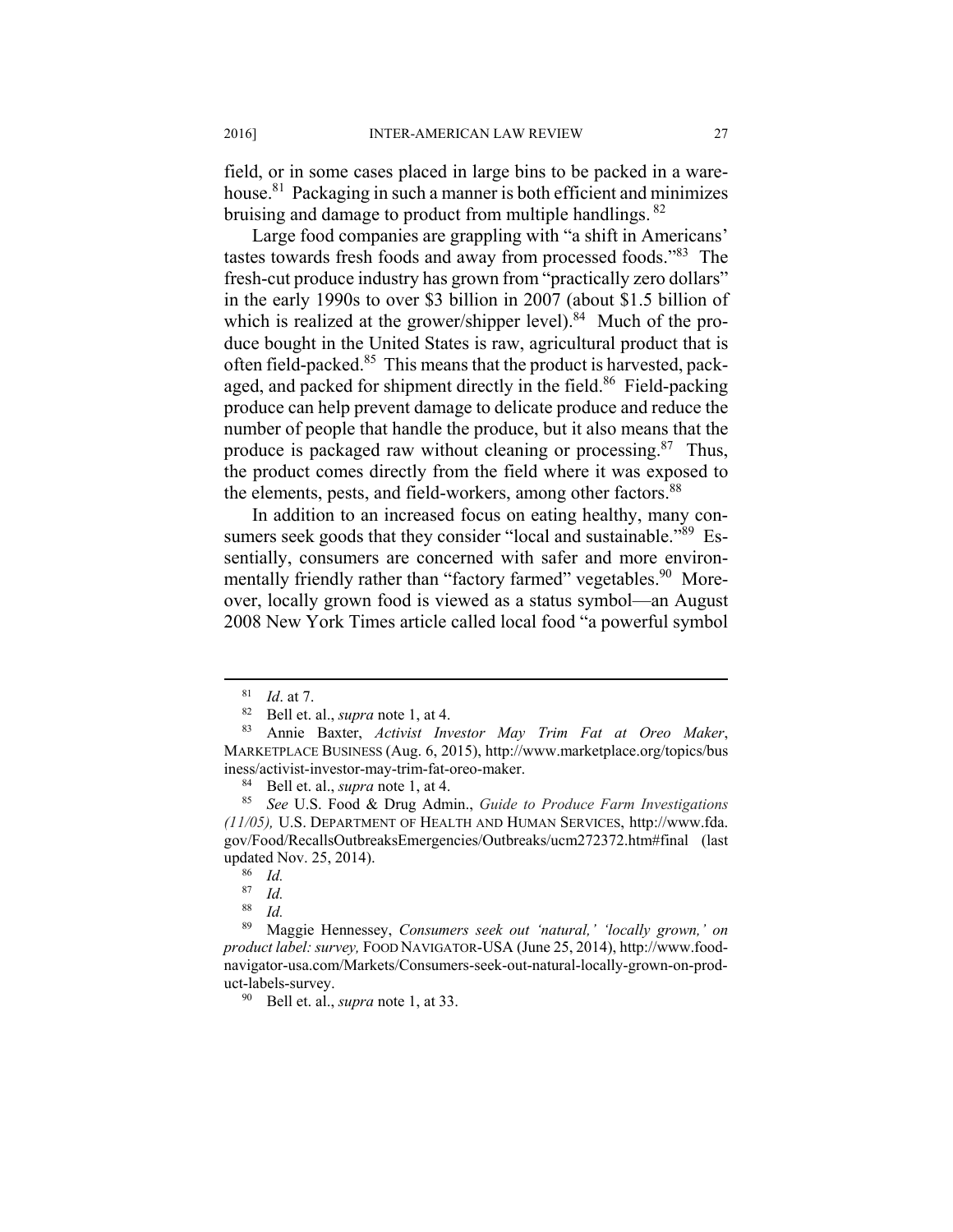28 INTER-AMERICAN LAW REVIEW [Vol. 48:1]

of high quality and goodness."91 Although large-scale produce companies have bought from small local farmers for years in order to meet customer demands or fill orders, a wave of demand for local and sustainable ways to eat has increased the pressure on large-scale companies to meet consumer demand.<sup>92</sup> When these companies buy from small producers, they have to ensure that the quality and food safety requirements are met. $93$ 

#### II. THE "MONSTER" UNDER THE LETTUCE LEAF: *LISTERIA MONOCYTOGENES*

Pathogens and micro-organisms<sup>94</sup> are an inescapable part of our world's ecosystem. Naturally occurring pathogens can be harmless or virulent depending on the strain, the amount of pathogen present, the immune system and health of the individual consuming the pathogen, and a host of other factors.<sup>95</sup> Some of the most common pathogens found on fresh produce include *Salmonella enterica*, *Escherichia coli* 0157:H7 (E. coli), and *listeria monocytogenes*. 96 Pathogen production and proliferation can depend on environmental stress, pathogen population size, incubation time, type of environment, competition with other leaf microbiota and sample mass.<sup>97</sup>

91 *Id.*<br>
92 *Id.* at 13.<br>
93 *Id.*<br>
94 A pathogen is an infection biological agent that causes disease or illness to its host. SCIENCE DAILY, *Pathogen*, *available at* http://www.sciencedaily. com/terms/pathogen.htm (last visited June 25, 2015); The term is used throughout this article interchangeably with micro-organism. Micro-organisms are organisms that are so small that they are invisible to the naked eye. SCIENCE DAILY, *Microorganism*, *available at* http://www.sciencedaily.com/terms/microorganism.htm (last visited June 25, 2015). 95 *Listeria Food Poisoning*, ABOUT LISTERIA, http://www.about-listeria.com

(last visited Sept. 21, 2016). 96 *See* U.S. Food & Drug Admin., *Analysis and Evaluation of Preventive* 

*Control Measures for the Control and Reduction/Elimination of Microbial Hazards on Fresh and Fresh-Cut Produce: Chapter IV. Outbreaks Associated with Fresh and Fresh-Cut Produce. Incidence, Growth, and Survival of Pathogens in Fresh and Fresh-Cut Produce,* U.S. DEPARTMENT OF HEALTH AND HUMAN SERVICES, http://www.fda.gov/Food/FoodScienceResearch/SafePracticesforFoo

<sup>97</sup> Trevor Suslow, *California Leafy Green Research Program 2011-2012 Report: Validation of rapid pathogen detection methods for leafy green production*,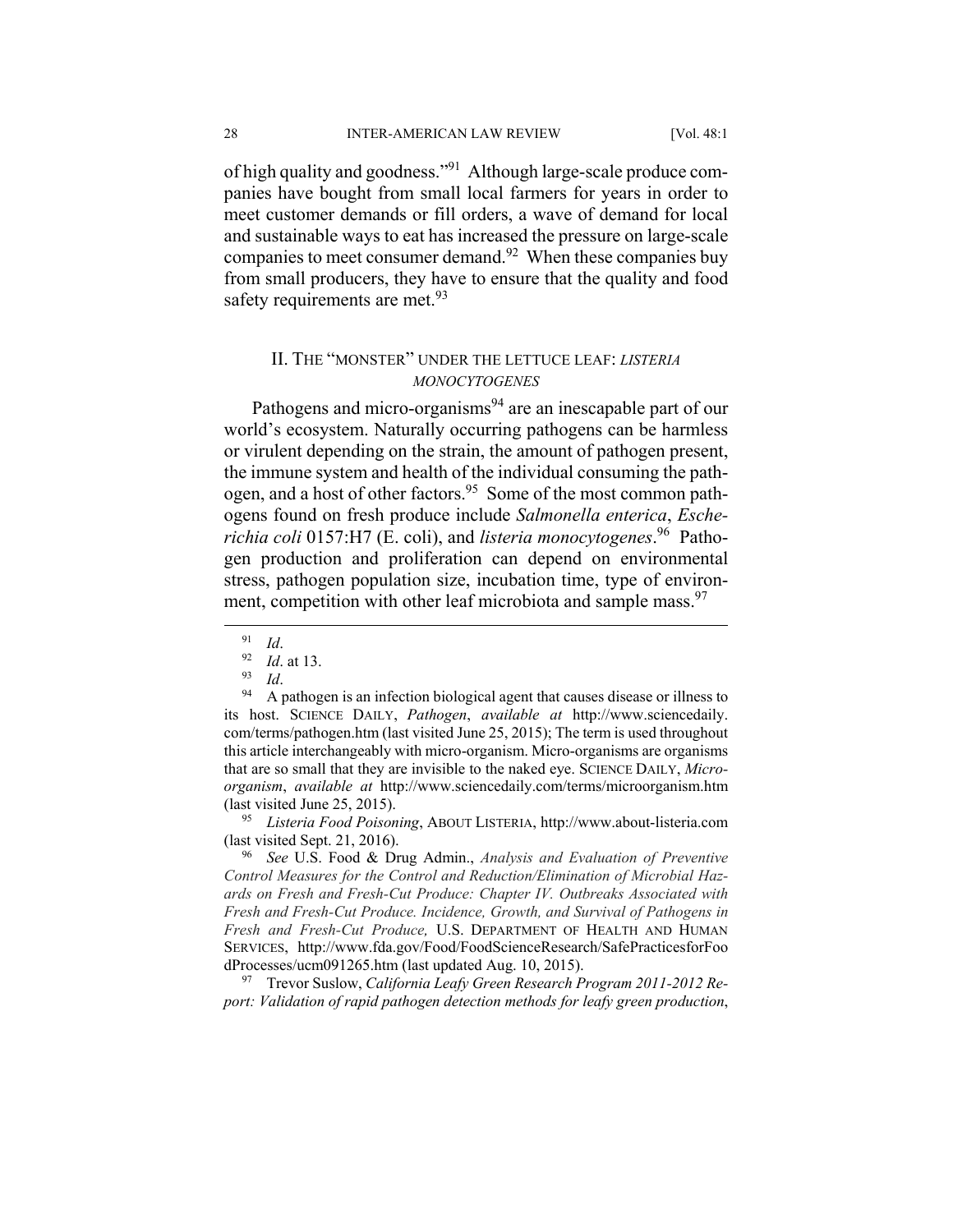Listeria monocytogenes is the major human pathogen in the listeria family98 and *is illustrative. It often appears on food items in negligible numbers and with minimal consequences.* Listeria can grow in the presence or absence of air.<sup>99</sup> And unlike many other germs, listeria can grow even in the cold temperature of the refrigerator.<sup>100</sup> Listeria is the typical cause of the relatively rare bacterial disease, listeriosis, a serious infection caused by eating food contaminated with the bacteria. The disease affects primarily pregnant women, newborns, adults with weakened immune systems, and the elderly.<sup>101</sup> Listeriosis is a serious disease for humans—its mortality rate is about 20 percent. The two main clinical manifestations of listeriosis are sepsis and meningitis. Meningitis is often complicated by encephalitis, an inflammation of the brain that is unusual for bacterial infections.102

*Listeria* is present in soil and water, and some animals, including poultry and cattle.103 *Listeria* is killed by cooking and pasteurization.104 In 2011, *Listeria* made headlines when cantaloupes sold by Colorado based Jensen Farms resulted in over 147 confirmed cases of *listeria monocytogenes* and 33 deaths.105 Most food-related *listeria* cases are caused by deli meats, hot dogs, and soft cheeses made

at 2, *available at* http://calgreens.org/control/uploads/Food\_Safety\_-\_Pathogen\_ Detection\_Kits1.pdf.<br><sup>98</sup> Listeria Food Poisoning, *supra* note 95.<br><sup>99</sup> Anaerobic Bacterial Strains, GLOBALRPH, http://www.globalrph.com/ba

cterial-strains-anaerobic.htm (last visited June 26, 2015). 100 *Listeria*, FOODSAFETY.GOV, https://www.foodsafety.gov/poisoning/cau

ses/bacteriaviruses/listeria/ (last visited Sept. 18, 2016). 101 *Id.*

<sup>102</sup> *Id*. 103 *Id*. 104 *Id*. 105 *Multistate Outbreak of Listeriosis Linked to Whole Cantaloupes from Jensen Farms, Colorado*, CENTERS FOR DISEASE CONTROL AND PREVENTION, http: //www.cdc.gov/listeria/outbreaks/cantaloupes-jensen-farms/120811/index.html (last updated Aug. 27, 2012 at 10:30 AM); "An outbreak of Listeria in cantaloupe melons in the U.S. may cause more illness and death in coming weeks." *Listeria outbreak expected to cause more deaths across U.S. in coming weeks*, THE GUARDIAN (Sept. 29, 2011) *available at* http://www.theguardian.com/world/2 011/sep/29/listeria-outbreak-us-cantaloupe-melons; Southwick, F. S.; D. L. Purich, *More About Listeria*, University of Florida Medical School (last visited Mar. 17, 2015); Todar's Online Textbook of Bacteriology, *Listeria monocytogenes and*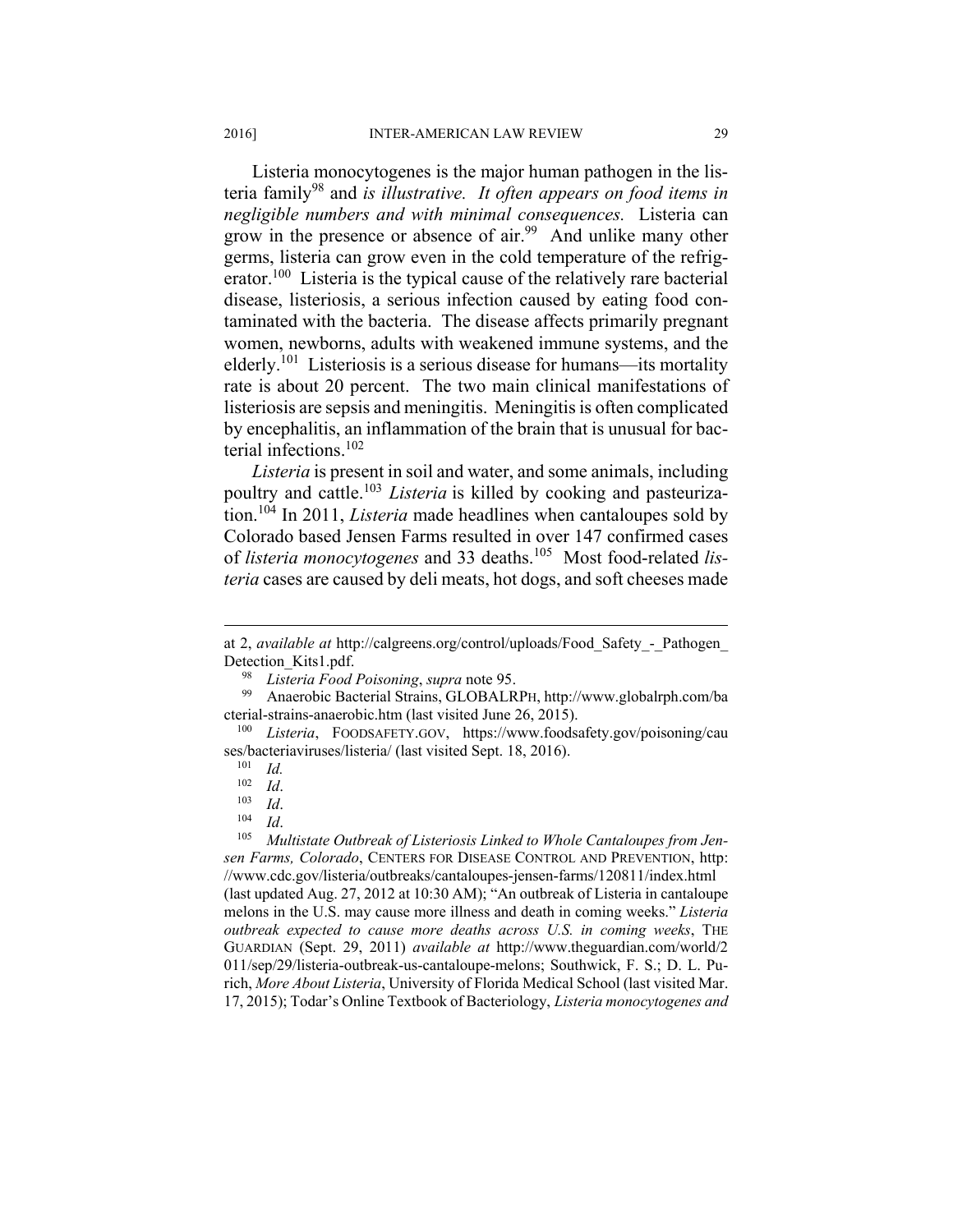30 INTER-AMERICAN LAW REVIEW [Vol. 48:1

with unpasteurized milk.<sup>106</sup> Produce is not typically identified as a *listeria* source, but in addition to the Jensen Farms outbreak, *listeria*  caused a 2009 sprouts-related outbreak and a 2010 celery-related outbreak. 107

#### III. LOW-LEVEL PATHOGENS, SUCH AS *LISTERIA MONOCYTOGENES*, DO NOT CONSTITUTE ADULTERATION FOR FSMA **PURPOSES**

Certainly, Good Manufacturing and Good Agricultural Practices used to produce minimally processed fresh produce cannot be onehundred percent effective in eliminating potential pathogens. Contamination and sickness can occur even where the grower has implemented—and adheres to—approved practices.

Mistakes happen. Accordingly, state law exists to adjudicate liability and administer relief. For example, certain states use strict liability to hold growers accountable.<sup>108</sup> This article argues that the mere existence of low-level pathogens, such as *listeria monocytogenes*, does not render a product adulterated. The produce is not adulterated because *listeria* is naturally occurring—it is not a foreign substance; it could be reasonably expected by the consumer to exist on the produce; and it does not render minimally processed fresh produce unfit or defective.

A. Naturally occurring, low-level, trace amounts of listeria do not meet the statutory definitions of adulteration

The only express reference in the Act to the contamination of food by micro-organisms is found in section 404 (title 344), "Emergency Permit Control."109 This section provides the FDA with the extraordinary power of issuing permits for the manufacturers, processors, or packers of the food—permits "to which shall be attached

*Listeriosis*, Kenneth Todar University of Wisconsin-Madison Department of Bi-

ology (2003) (last visited Mar. 17, 2015). 106 *Multistate Outbreak of Listeriosis, supra* at note 105. 107 *Id.* 

<sup>108</sup> *Liability for Foodborne Illness &* Injury, PUBLIC HEALTH LAW CENTER, http://publichealthlawcenter.org/sites/default/files/resources/f.s.food\_.borne\_.illnesses.WEB\_.pdf (last updated July 2015).<br><sup>109</sup> 21 U.S.C. §344 (2011).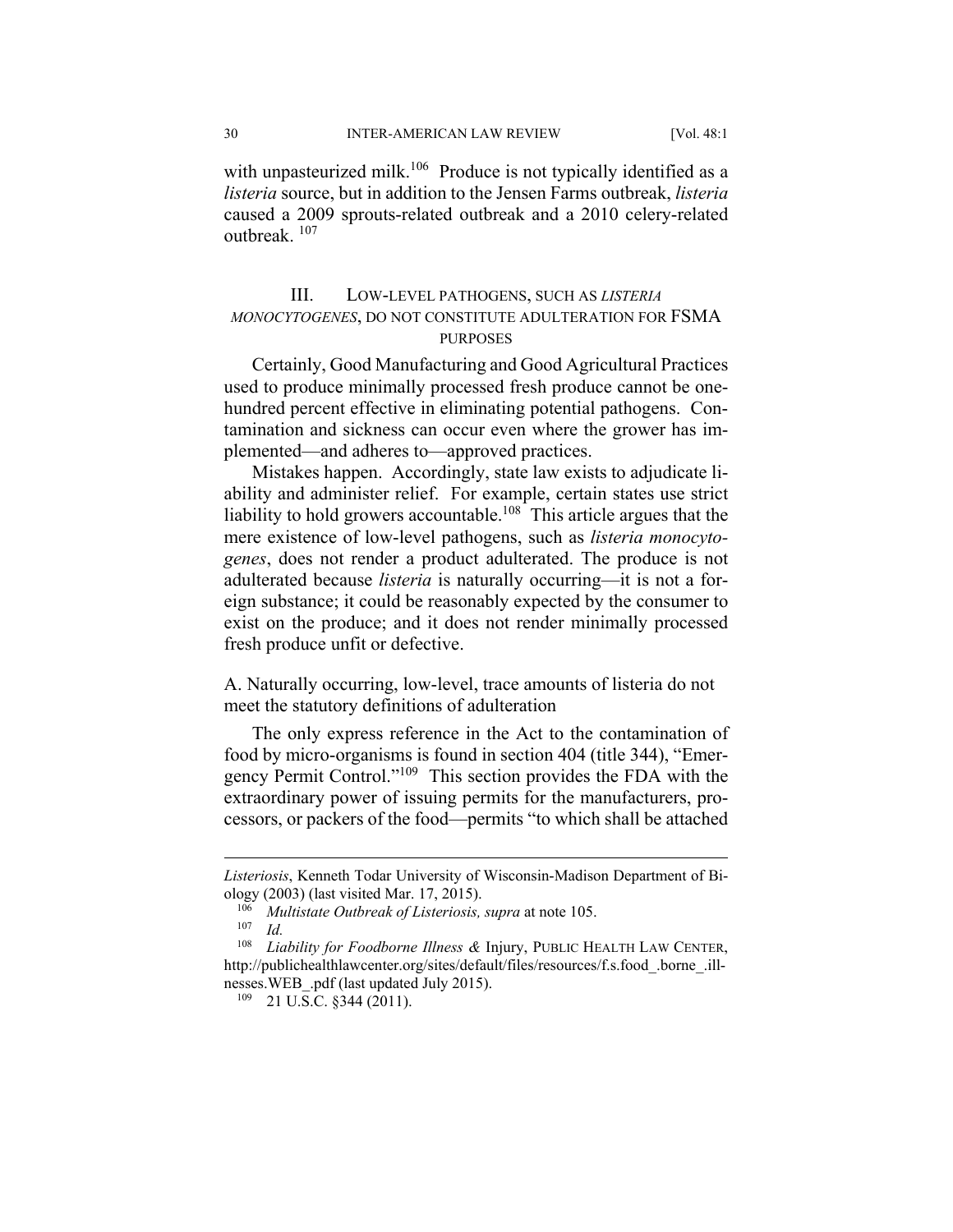such conditions governing the manufacture, processing, or packing of such class of food," to protect "public health."110 In order to implement section 404, the FDA must make a finding that "the contaminated and injurious nature of the food cannot be determined adequately until after the food has entered into commerce."<sup>111</sup> Adulterated food is defined in the Act at 21 U.S.C. § 402, referred to as section 342:

(a) A food shall be deemed to be adulterated—

(1) If it bears or contains any poisonous or deleterious substance which may render it injurious to health; but in case the substance is not an added substance such food shall not be considered adulterated under this clause if the quantity of such substance in such food does not ordinarily render it injurious to health.

(2)(A) if it bears or contains any added poisonous or added deleterious substance (other than a substance that is a pesticide chemical residue in or on a raw agricultural commodity or processed food, a food additive, a color additive, or a new animal drug) that is unsafe within the meaning of section 346 of this title; or (B) if it bears or contains a pesticide chemical residue that is unsafe within the meaning of section  $346a(a)$  of this title; or  $(C)$  if it is or if it bears or contains (i) any food additive that is unsafe within the meaning of section 348 of this title; or (ii) a new animal drug (or conversion product thereof) that is unsafe within the meaning of section 360b of this title; or

(3) if it consists in whole or in part of any filthy, putrid, or decomposed substance, or if it is otherwise unfit for food; or

 $110$  *Id.* 

<sup>111</sup> Degnan, *supra* note 10, at 2-4 ("The FDA's regulation of food safety has revolved around the legal concept of 'adulteration.'").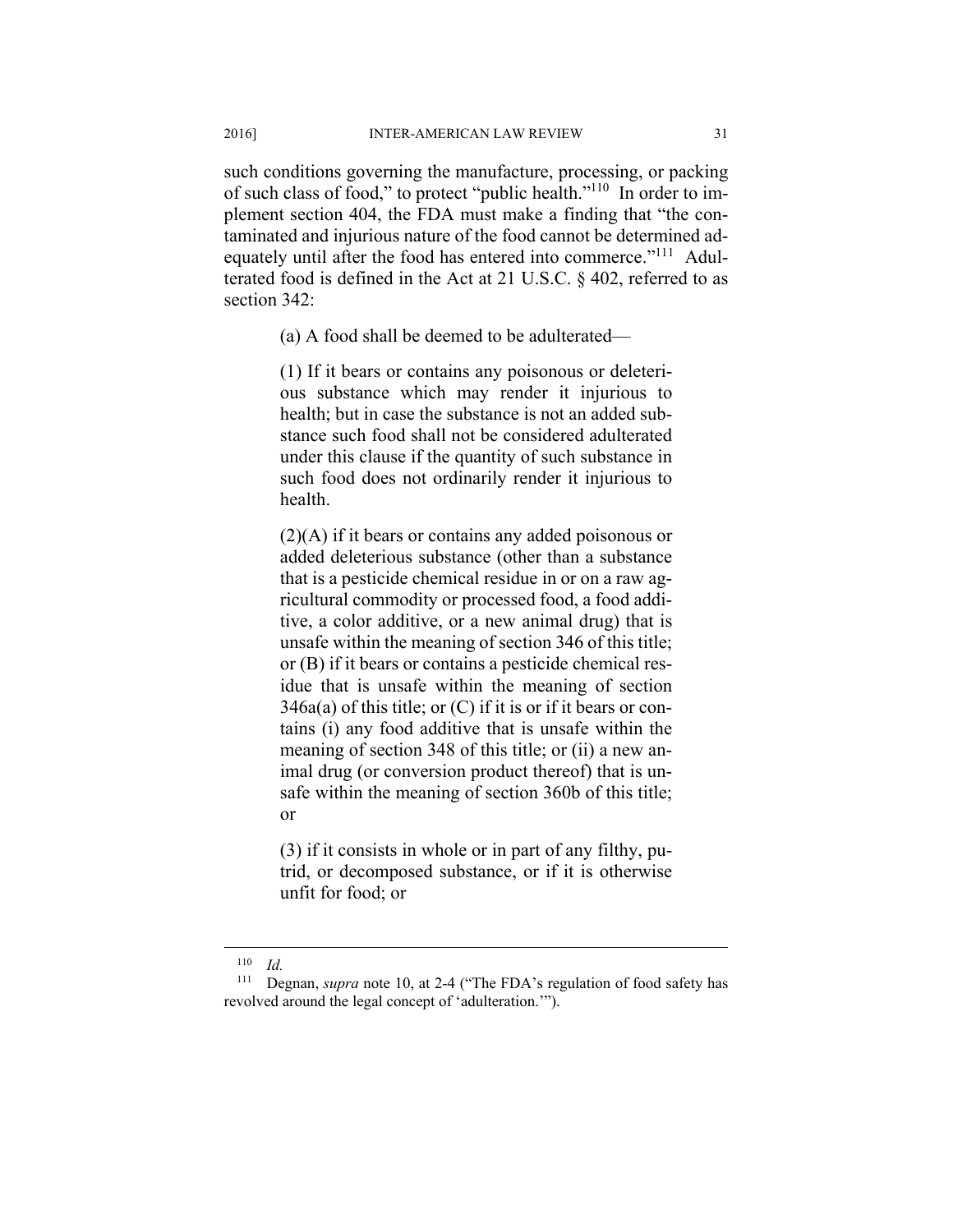(4) if it has been prepared, packed, or held under insanitary conditions whereby it may have become contaminated with filth, or whereby it may have been rendered injurious to health; or

(5) if it is, in whole or in part, the product of a diseased animal or of an animal which has died otherwise than by slaughter; or

(6) if its container is composed, in whole or in part, of any poisonous or deleterious substance which may render the contents injurious to health; or

(7) if it has been intentionally subjected to radiation, unless the use of the radiation was in conformity with a regulation or exemption in effect pursuant to section 348 of this title.<sup>112</sup>

The FDA relies on this section of the Act to render product found with naturally occurring microorganisms adulterated. Subsection (1) is the only subsection applicable to naturally occurring *listeria*  found in minimal trace levels on raw agricultural product.

Subsection (1) renders a product adulterated if it contains any "poisonous or deleterious substance which may render it injurious to health." $113$  Subsection (1) also specifies that where the substance is not "an added substance such food shall not be considered adulterated under this clause if the quantity of such substance in such food does not ordinarily render it injurious to health."114 Thus, the mere presence of a poisonous or deleterious substance is not sufficient to result in "adulterating" a product, the substance must be present in such an amount as to be reasonably expected to injure the health of a consumer before the strictures of the section can be imposed.115 The "may render injurious" component of section 402(a)(1) was not original to the 1938 act and, it is a crucial addition because it provided the cornerstone for the FDA's food adulteration

<sup>112 21</sup> U.S.C. § 342 (2011). 113 *Id.* 

<sup>114</sup> *Id.* 

<sup>115</sup> Degnan, *supra* note 10, at 2.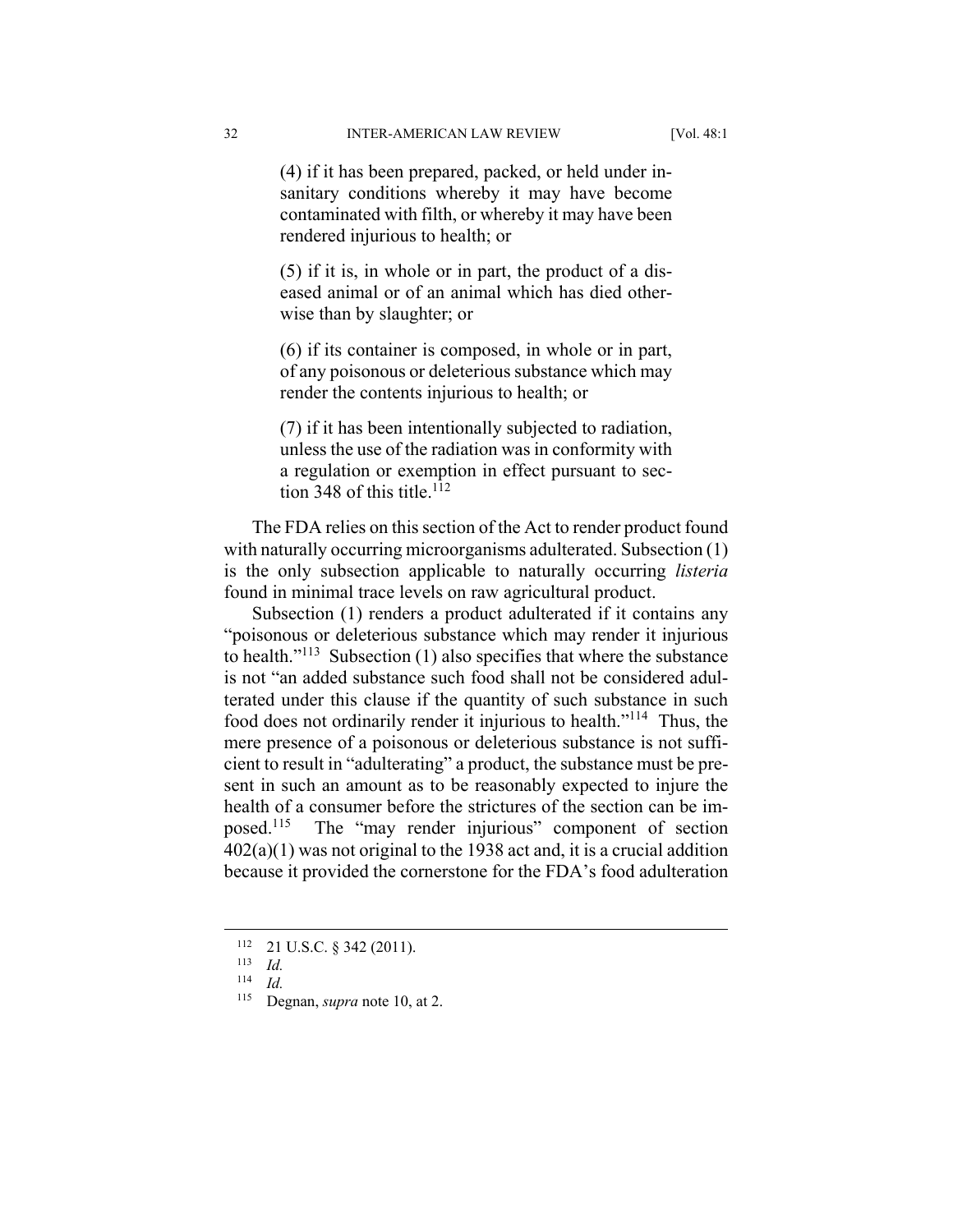authority and control over naturally occurring microbiological con $t$ aminants $116$ 

The first time the FDA began using "adulterant" to describe a micro-organism, as opposed to a "toxic industrial chemical," was in 1994 after the Jack-in-the-Box hamburger *E. coli* outbreak.<sup>117</sup> At that time, the USDA's Food Safety and Inspection Service adopted "a zero-tolerance policy" toward *E. coli* in ground beef.<sup>118</sup> Several strains have since been officially classified as "adulterants" for purposes of meat and poultry products.<sup>119</sup> As to fruits and vegetables, the FDA has adopted a zero tolerance for *Salmonella* and *E. coli*  $0157:H7$  in raw sprouts.<sup>120</sup> Otherwise, the FDA website describes produce as "contaminated," not adulterated,<sup>121</sup> and does not include a tolerance level for *listeria monocytogenes* or *Salmonella* and *E. coli* 0157:H7 on other products.

B. Case law supports a nuanced application of "adulterated" to produce with trace amounts of pathogen.

Imposition of a zero tolerance policy by the FDA is not a new concept, courts in the past have found that the mere presence of a pathogen does not signify adulteration. In 1974, the Court of Appeals for the District of Columbia considered whether the USDA labeling procedures were adequate to protect consumers.<sup>122</sup> The court held that official Department of Agriculture inspection labels placed on raw meat and poultry products were not insufficient be-

 $\overline{a}$ 

http://www.fda.gov/Food/GuidanceRegulation/RetailFoodProtection/ucm078758.htm. 121 U.S. Food & Drug Admin., *Produce: Selecting and Serving it Safely*,

<sup>116 21</sup> U.S.C. § 342 (2011). 117 Hylton*, supra* note 6. 118 *Id.*

 $\frac{119}{120}$  *Id.* 

Food and Drug Administration, *Growing Sprouts in Retail Food Establishment - CFP Issues 02-III-01 and 04-III-012*, (Dec. 2004),

DEPARTMENT OF HEALTH AND HUMAN SERVICES, http://www.fda.gov/Food/Fo odborneIllnessContaminants/BuyStoreServeSafeFood/ucm114299.htm (last updated Apr. 06, 2016).<br><sup>122</sup> See generally Am. Public Health Ass'n v. Butz, 511 F.2d 331 (D.C. Cir.

<sup>1974).</sup>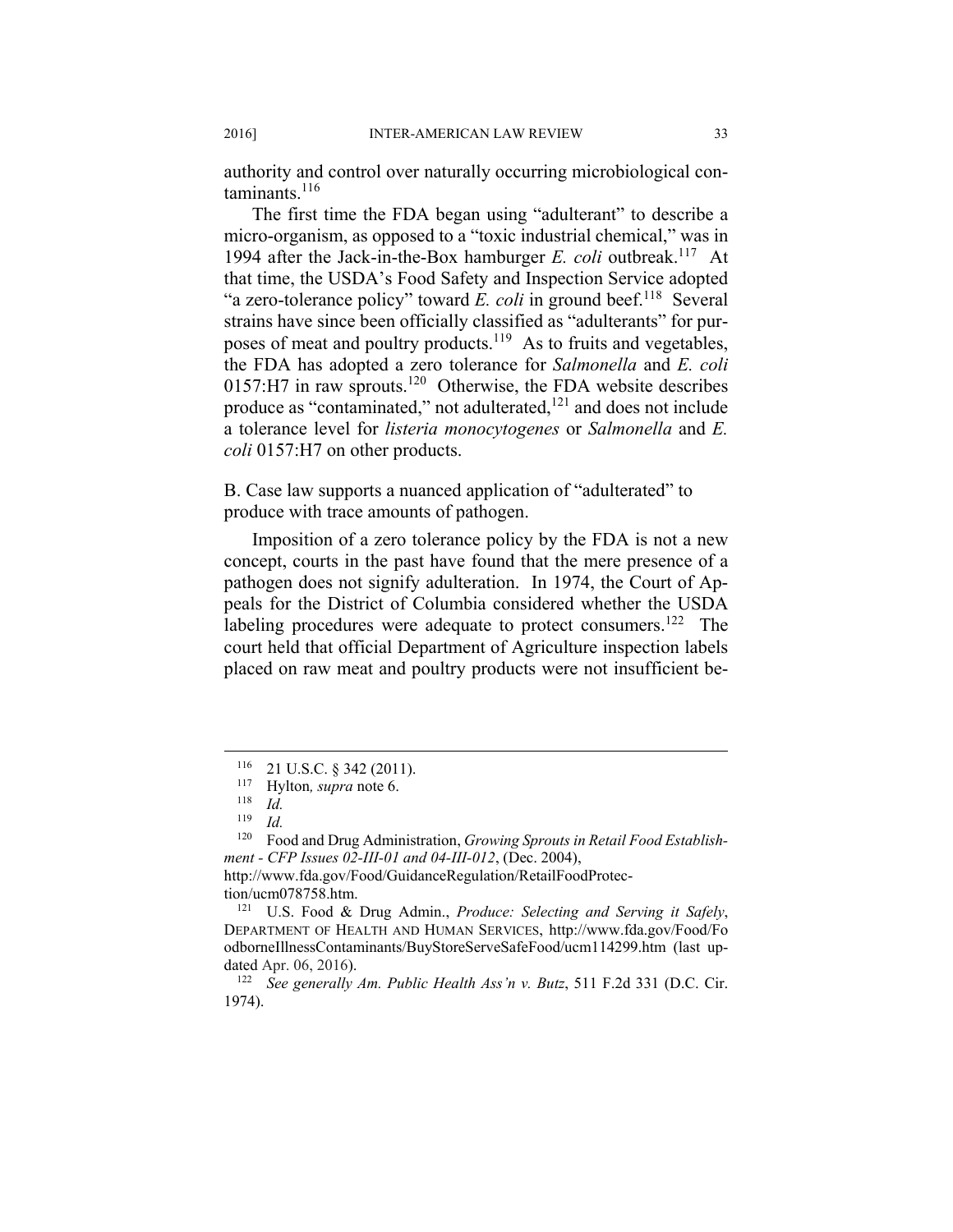cause they failed to warn of the dangers of salmonella and other bacteria.123 Moreover, the court found that within the meaning of the Wholesome Meat Act, "the presence of Salmonella in meat does not constitute adulteration."124

In a later case, *Seabrook International Foods, Inc. v. Harris*, the Court of Appeals for the Washington, D.C. Circuit considered the language in the *Butz* decision to be "plainly dictum which did not reflect consideration of any factual basis or legal analysis of the adulteration provision of that Act."125 In *Seabrook*, plaintiff, importers of raw, frozen shrimp, sued the FDA and sought injunctive and declaratory relief from an FDA decision to refuse to admit plaintiffs' product into the United States.<sup>126</sup> In the late 1970s the FDA analyzed salmonella presence on shrimp imported from India and found that 28% of the sampled shrimp contained salmonella.<sup>127</sup> The FDA began a practice to automatically detain all raw, frozen shrimp from India.<sup>128</sup>

The court considered whether the FDA's application of law to the facts of the case was arbitrary, capricious, or an abuse of discretion.129 The *Seabrook* court analyzed the meaning of "adulterated" within the FDCA and concluded that the FDA's actions—refusal to admit *salmonella*-tainted shrimp into the United States—were lawful under the FDA's definition of "added."<sup>130</sup> The court noted that, although "salmonella may occur in nature . . . salmonella contamination may result from human intervention" and the record was clear that the salmonella in the shrimp at issue was "attributable to insanitary processing procedures."131

The *Seabrook* court emphasized that the section 342 standard for adulterants is broken into two classes: (1) when a good contains an "added" substance it is adulterated if the substance "*may* render it injurious to health;" but (2) when a food contains a substance that is

<sup>123</sup> *Id.* at 5.<br>
124 *Id.* at 4.<br>
125 *Seabrook Int'l Foods, Inc. v. Harris*, 501 F. Supp. 1086, 1092 (D.C. Cir. 1980).<br><sup>126</sup> *Id.* at 1087.<br><sup>127</sup> *Id.* at 1088.<br><sup>128</sup> *Id.* at 1090.

<sup>1&</sup>lt;sup>29</sup> *Id.* at 1090.<br>
<sup>130</sup> *Seabrook Int'l Foods, Inc.*, 501 F. Supp. at 1091.<br>
<sup>131</sup> *Id*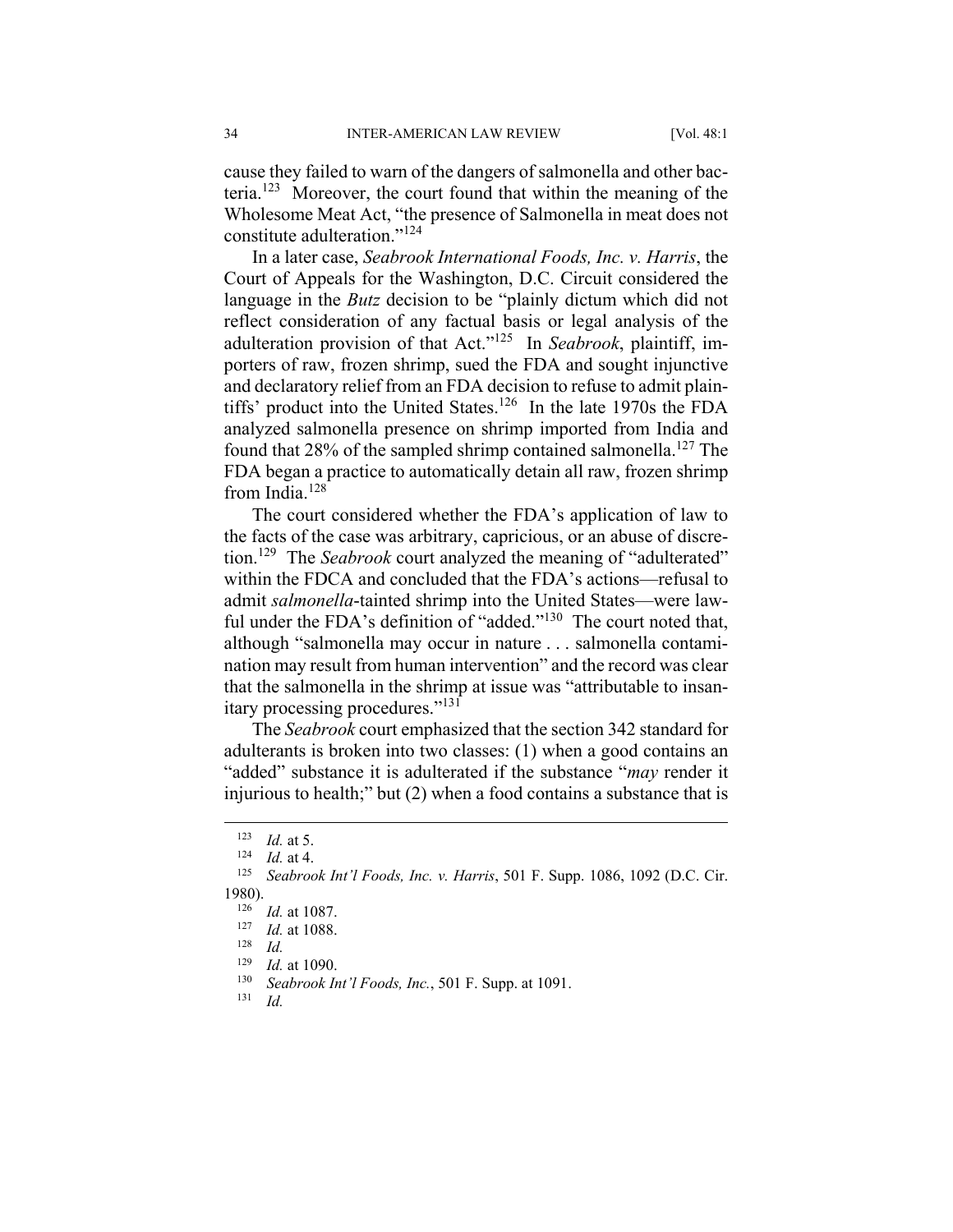not added, the food is adulterated only if the substance would "*ordinarily* render it injurious to health."<sup>132</sup>

The *Seabrook* court relied on a Fifth Circuit case, *United States v. Anderson Seafoods, Inc., 622 F.2d 157 (5th Cir. 1980).*<sup>133</sup> The *Anderson Seafoods* court examined whether mercury in the tissues of swordfish was an "added substance" within the meaning of the Food, Drug, and Cosmetic Act, 21 U.S.C.  $\S$  342(a)(1).<sup>134</sup> The court noted that the Act "did not contemplate, [], the perhaps rare problem of a toxin, part of which occurs "naturally," and part of which results from human acts."135 The FDA proposed that all the mercury in the swordfish was an added substance, because it resulted not from the creature's bodily processes but from mercury in the environment, whether natural or introduced by man.<sup>136</sup> The Plaintiff, Anderson, put forward a second theory—that a substance is not an added substance unless it is proved to be present as a result of the direct agency of man.<sup>137</sup> Further, only the amount of a substance that could be traced to human intervention is "added."138 In other words, if some mercury in swordfish occurs naturally, and some is the result of man-made pollution, only that percentage of the mercury in fish proved to result directly from man-made pollution is an added substance.<sup>139</sup> The district court adopted a third theory (which the Fifth Circuit also adopted).140 Under the court's theory, if a *de minimis*  amount of the mercury in swordfish is shown to result from industrial pollution, then all of the metal in the fish is treated as an added substance and may be regulated under the statute's "may render injurious" standard.<sup>141</sup> The Fifth Circuit ultimately held that: "however, we agree [] that the term "added" as used in section

 $\frac{132}{133}$  *Id.* 

<sup>133</sup> *See id.* 

<sup>134</sup> *United States v. Anderson Seafoods, Inc.*, 622 F.2d 157, 158 (5th Cir. 1980).<br>
<sup>135</sup> *Id.* at 160–161.<br>
<sup>136</sup> *Id.*<br>
<sup>137</sup> *Id.*<br>
<sup>138</sup> *Id.*<br>
<sup>139</sup> *Anderson Sects* 

<sup>139</sup> *Anderson Seafoods, Inc.*, 622 F.2d at 159. 140 *Id*. 141 *Id.*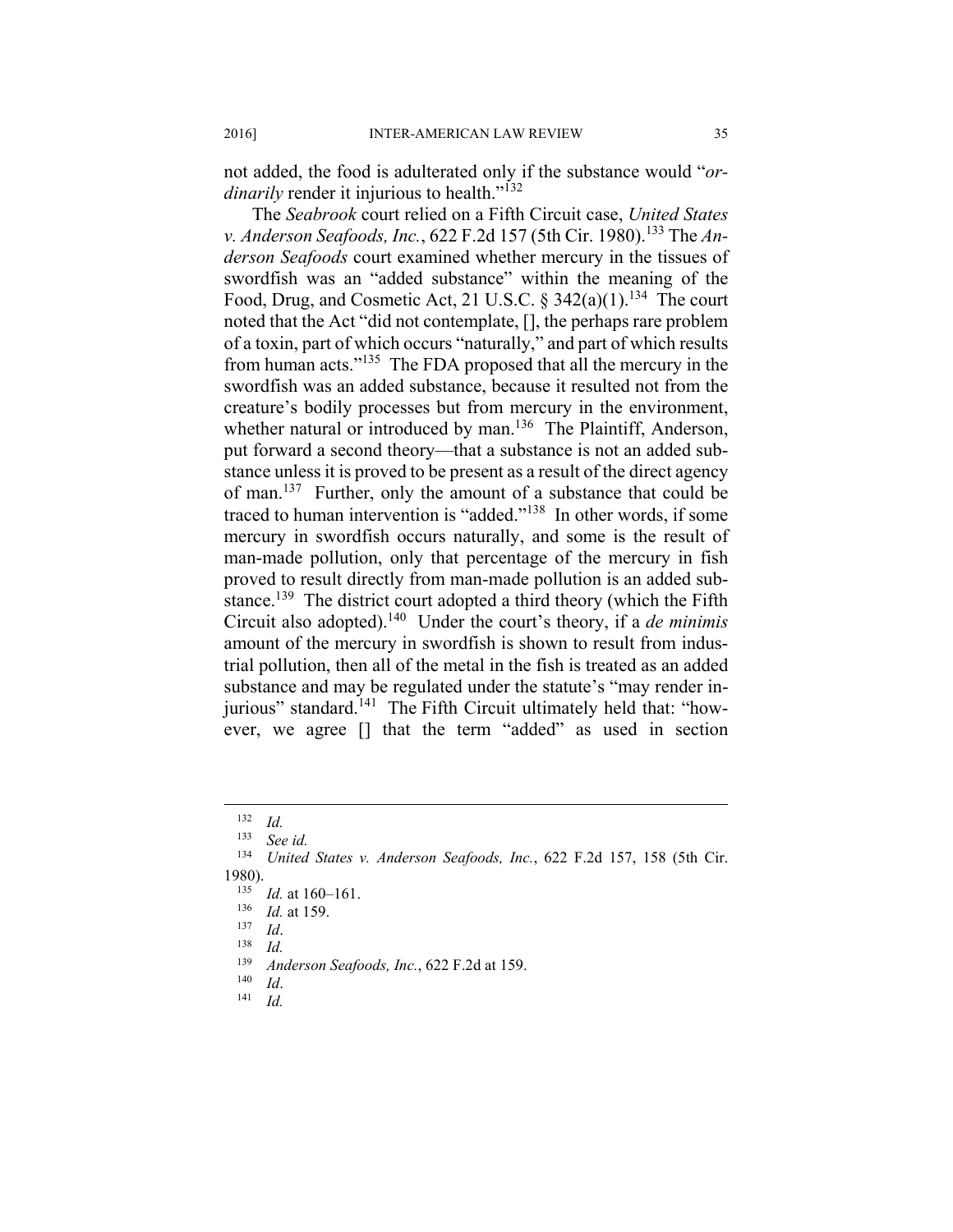$342(a)(1)$  means artificially introduced, or attributable in some degree to the acts of man."<sup>142</sup>

The *Anderson Seafoods* court held that "[s]ince the purpose of the 'may render injurious' standard was to facilitate regulation of food adulterated by acts of man, we think it should apply to all of a toxic substance present in a food when any of that substance is shown to have been introduced by man." $143$  Relying on that language to apply to the *salomenlla*-tainted shrimp, the *Seabrook* court concluded that the FDA's observations of insanitary landing areas and packing procedures, combined with the "general scientific observations on the nature of salmonella contamination in shrimp," provided an ample basis to conclude that the presence of salmonella in the shrimp appeared to be attributable to human intervention.144 That conclusion was within the FDA's discretion and, the FDA did not carry the burden of proving the intervention of man; rather the plaintiffs had the burden of proving the contrary in order to overcome the conclusion that the shrimp appeared to be contaminated.145

The Supreme Court addressed adulteration, tolerance levels, and section 342 in *Young v. Community Nutrition Institute*. 146 In *Community Nutrition*, two public-interest groups and a consumer brought an action against the FDA alleging that the Act required the FDA to set a tolerance level for aflatoxin before allowing shipment of food that contained the naturally occurring fungus.<sup>147</sup> The District Court granted summary judgment in favor of the FDA, and after the Court of Appeals reversed in part and remanded, the Supreme Court granted certiorari.<sup>148</sup> Ultimately, the Supreme Court, in an opinion authored by Justice Sandra Day O'Connor, held that the FDA had the discretion to promulgate or not promulgate tolerance levels for added, but unavoidable, harmful substances.<sup>149</sup>

1

<sup>142</sup> *Id.* at 160. 143 *Id.* at 161. 144 *Seabrook*, 501 F. Supp. at 1092. 145 *Id.*

<sup>146</sup> *See generally Young v. Cmty. Nutrition Inst.*, 476 U.S. 974 (1986).

<sup>147</sup> *Id*, at 978. 148 *Id.* at 975. 149 *Id.* at 984.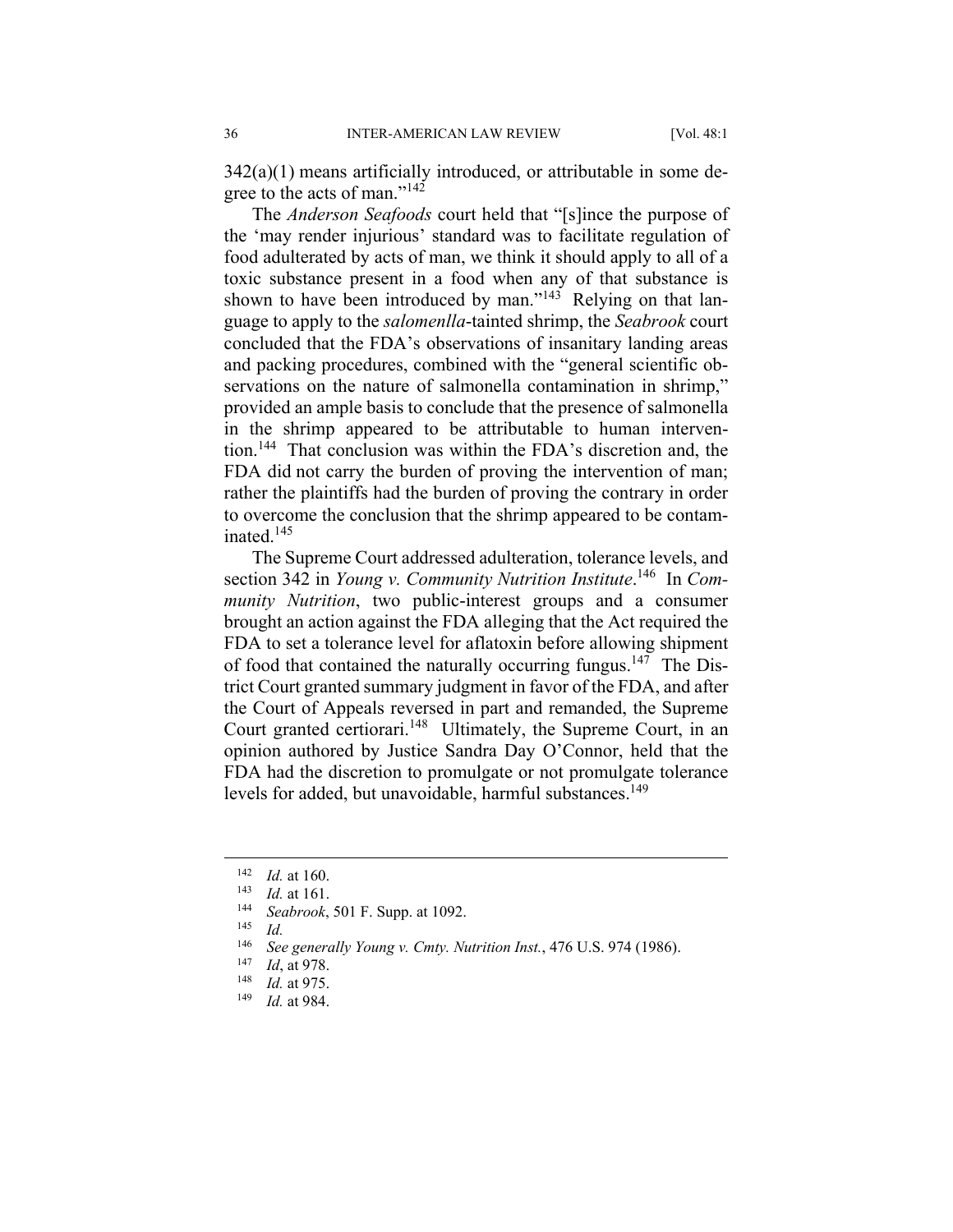Justice O'Connor reasoned that although "the Act does provide that when a tolerance level has been set and a food contains an added harmful substance in a quantity below the tolerance level, the food is legally not **adulterated**. But one cannot logically draw from this premise, or from the Act, the [ ] conclusion that food containing substances *not* subject to a tolerance level *must be* deemed **adulterated**."150 The Supreme Court further reasoned that section 346 gives the FDA authority to "choose whatever tolerance level is deemed 'necessary for the protection of public health,' and food containing a substance less than the tolerance level "shall not, by reason of bearing or containing any added amount of such substance, be considered to be adulterated."151 As discussed above, section 342 considers a substance adulterated if it is ordinarily injurious to human health. But section 346 states:

> "Any poisonous or deleterious substance added to any food, except where such substance is required in the production thereof or cannot be avoided by good manufacturing practice shall be deemed to be unsafe for purposes of the application of clause  $(2)(A)$  of section 342(a) of this title; but when such substance is so required or cannot be so avoided, the Secretary shall promulgate regulations limiting the quantity therein or thereon to such extent as he finds necessary for the protection of public health, and any quantity exceeding the limits so fixed shall also be deemed to be unsafe for purposes of the application of clause  $(2)(A)$  of section 342(a) of this title. While such a regulation is in effect . . . food shall not, by reason of bearing or containing any added amount of such substance, be considered to be adulterated ... ."<sup>152</sup>

The Court held that section 346, therefore, creates a "specific exception to section 342(a)'s general definition of adulterated food as that containing a quantity of a substance that renders the food

<sup>150</sup> *Id.* at 982 (emphasis in original).<br>
151 *Young*, 476 U.S. at 984.<br>
152 21 U.S.C. 8 346 (2011).

<sup>21</sup> U.S.C. § 346 (2011).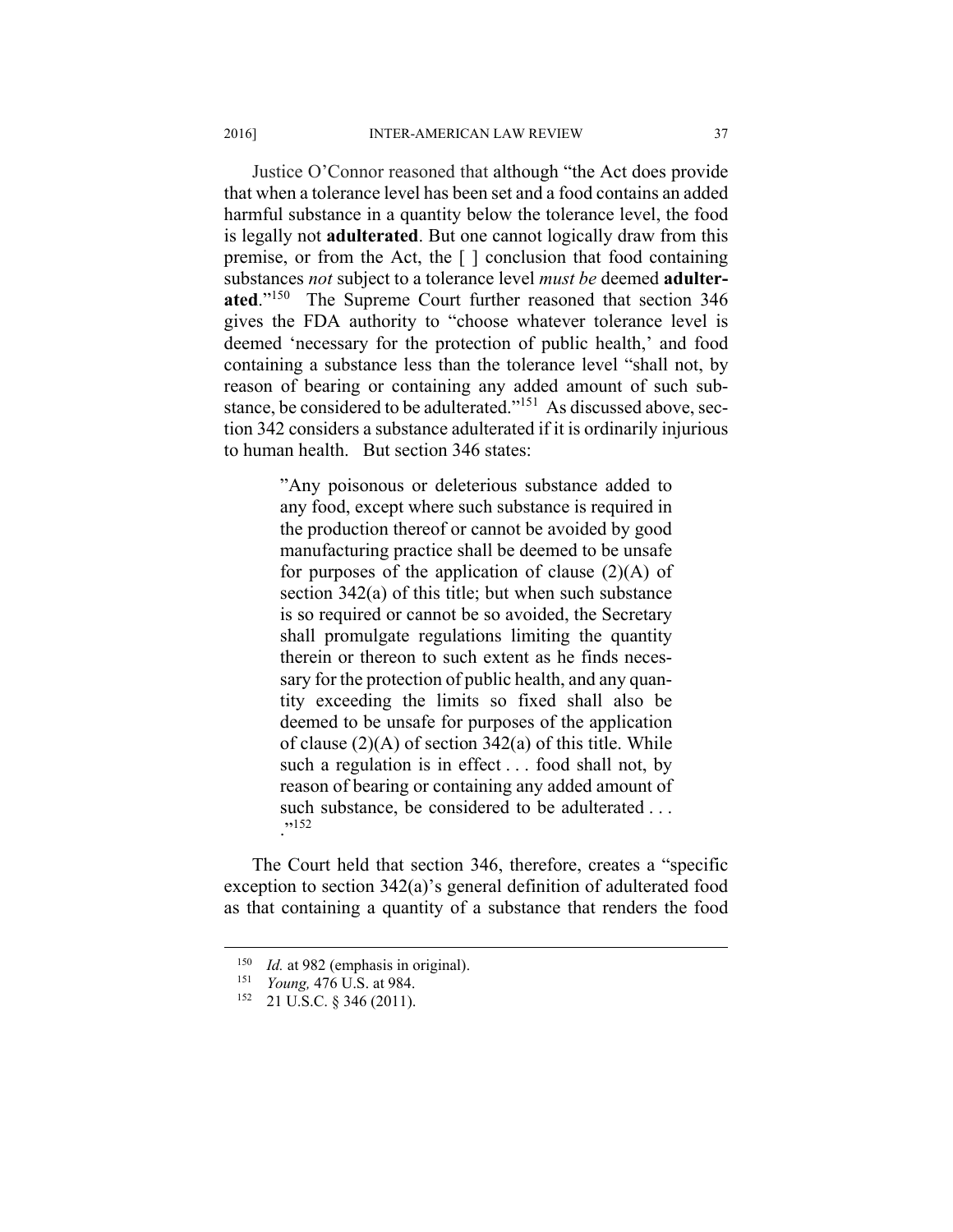'ordinarily  $\ldots$  injurious to health.'"  $153$  The Court noted that "simply because the FDA is given the choice between employing the standard of section 346 and the standard of section 342(a), does not render section 346 superfluous."154

In other words, the Supreme Court succinctly reasoned that an added amount of a substance does not as a rule render the product adulterated.155 Clearly, well-reasoned precedent does not support imposing a zero tolerance level for naturally occurring, low-level pathogens. The mere presence of an added, but unavoidable, pathogen in trace amounts does not render a product adulterated and thus subject to Food Safety Alerts, detention, and recalls.

The second standard in section 342 for adulterants should apply in cases where a naturally occurring pathogen is at issue—in other words, the *listeria* should be treated as a substance that is not added by man and thus the food is adulterated only if the substance would "*ordinarily* render it injurious to health."156 Whether it becomes clear that the *listeria* was present at the grower's farm or whether an investigation fails to show the root cause, unless there is clear evidence that the *listeria* was "attributable to insanitary and improper processing procedures" the food should be considered adulterated only if the amount of *listeria* would "ordinarily render it injurious to health<sup>"157</sup>

C. Imposing a zero tolerance policy for low-levels of listeria creates absurd, inconsistent global results.

There is a high potential for major disruptions to business without added benefit to the consumer if minimal trace amounts of a pathogen render the product adulterated. For example, in 2014, trace amounts of *listeria* were found on stone fruit that was being imported into Australia from Wawona Packing Company's California location.158 Australian tests found minimal amounts of *listeria*

<sup>153</sup> *Young,* 476 U.S. at 984.

 $\frac{154}{155}$  *Id.* 

*Id.* 

<sup>156</sup> *Seabrook*, 501 F. Supp. at 1091 (emphasis added). 157 *Id*. 158 Warwick Long, *Australians Eat Peaches and Nectarines Recalled Due to Listeria Outbreak in the United States*, ABC RURAL (Aug. 5, 2014), http://www .abc.net.au/news/2014-08-06/nrn-peach-recall/5651690.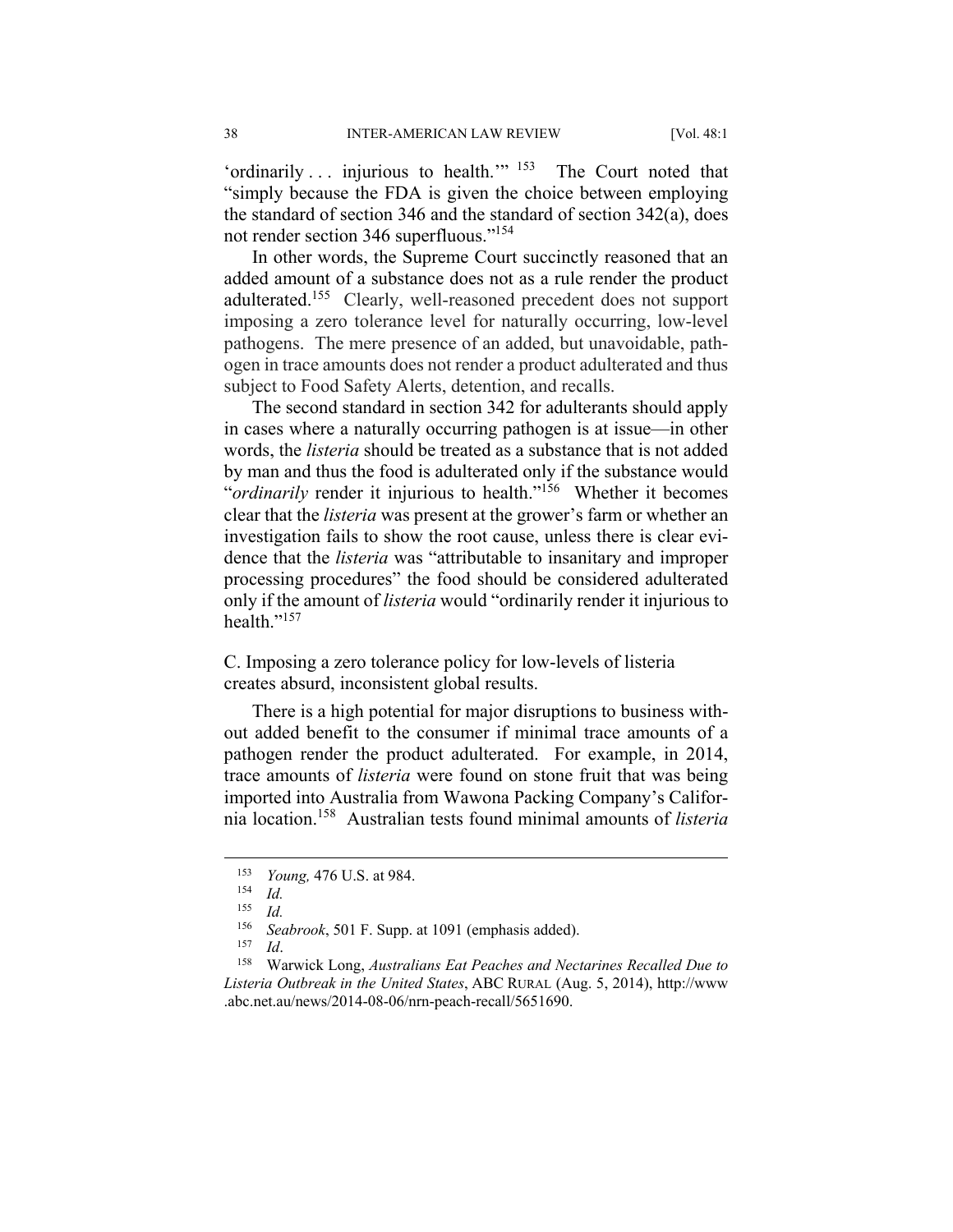but deemed the product safe for consumption and sale.<sup>159</sup> The product sold and was eaten in Australia.<sup>160</sup> However, in the United States, after sharing the Australian test results with the FDA, Wawona was forced to issue a voluntary recall of its stone fruits, and US media referred to the event as an "outbreak."<sup>161</sup>

Although the trace amounts were within the tolerance levels in Australia and New Zealand, the FDA used a zero-tolerance policy for *listeria* and Wawona was forced to recall.<sup>162</sup> After the recall, Wawona ordered additional testing of its product, which came back negative for *listeria*. 163 The Wawona recall is an example of the extreme results of the FDA's zero-tolerance policy towards lowlevel pathogens like *listeria*. The trace amounts found by Australian authorities did not necessitate a costly, unnecessary recall and most importantly, did not sicken or even prevent Australians from consuming the stone fruit.<sup>164</sup> And later testing showed no further traces of *listeria*. 165 In order to avoid the unnecessary expense, waste and distrust created by a recall, the FDA and United States should adopt tolerance levels for low-level pathogens, such as *listeria*.

#### IV. CONCLUSION

The Act seeks to protect consumer health, but the FDA's zero tolerance policy is overly broad. GAPs/GMPs, industry self-regulation, and reasonable, science-based standards suffice to ensure safe produce without increasing costs to consumers. With that balance in mind, the FDA should not evaluate low-levels of *listeria* un-

 $\frac{159}{160}$  *Id.* 

 $\frac{160}{161}$  *Id.* 

 $\frac{161}{162}$  *Id.* 

<sup>162</sup> Dan Flynn, *Aussie Listeria Tests Lead to Recall of Already-Consumed California Fruit*, FOOD SAFETY NEWS (July 23, 2014), http://www.foodsafetynews. com/2014/07/aussie-tests-of-california-fruit-lead-to-recall-of-mostly-consumedfruit/#.VflnXWTBzGc. 163 *Id.*

<sup>&</sup>lt;sup>164</sup> Long, *supra* note 158.<br><sup>165</sup> Coral Beach, *Wawona Stonefruit Recall Spurred by Australian Tests*, THE PACKER (July 22, 2014), http://www.thepacker.com/fruit-vegetable-news/Wawo na-recalls-6-weeks-of-stone-fruit-shipments-267948991.html.